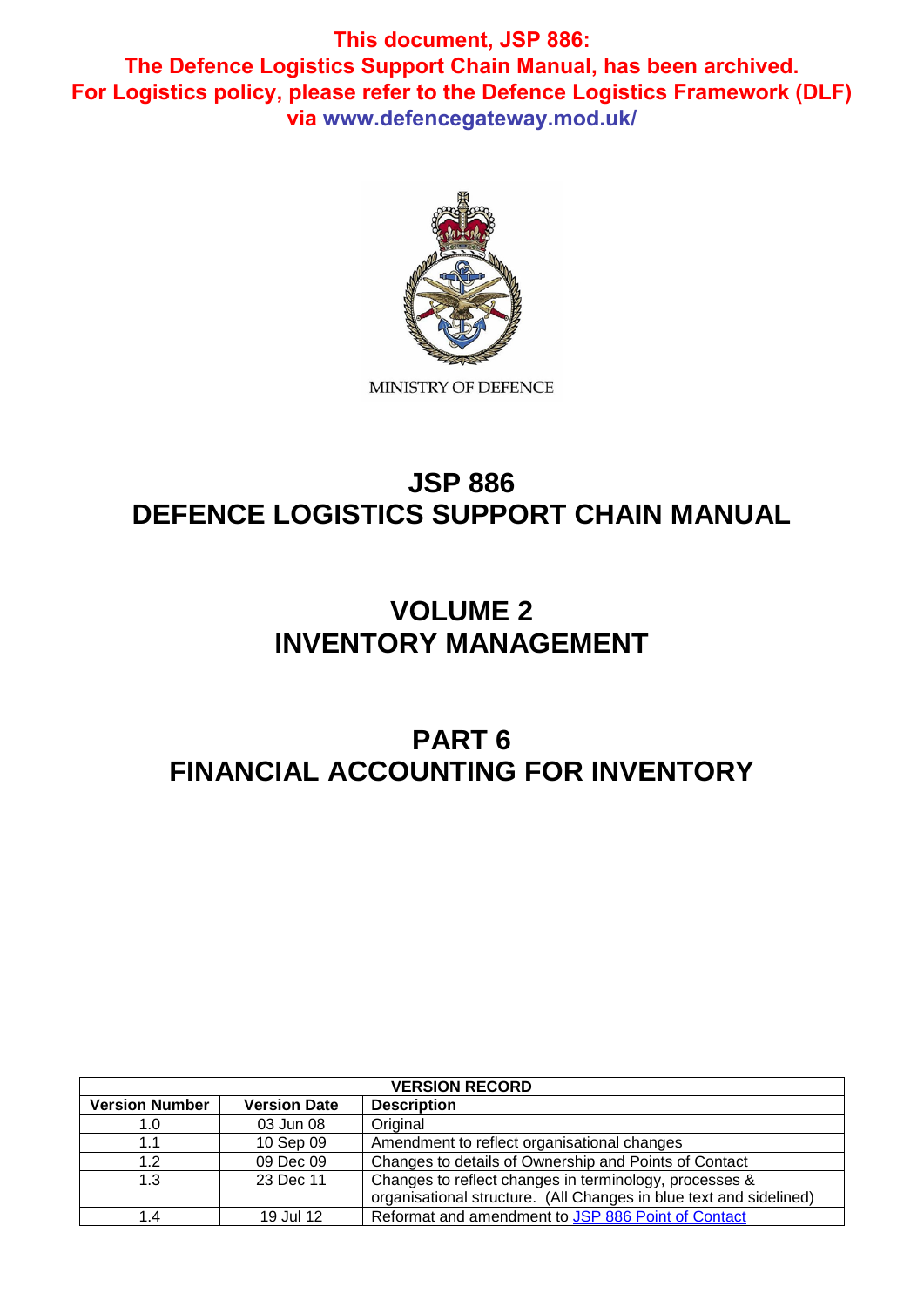#### **Contents**

| CHAPTER 2: FINANCIAL ACCOUNTING FOR CAPITAL SPARES, GUIDED WEAPONS MISSILES AND |  |
|---------------------------------------------------------------------------------|--|
| DEFENCE EQUIPMENT AND SUPPORT (DE&S) - STOCK ACCOUNTING COLLATION SYSTEM7       |  |
|                                                                                 |  |
|                                                                                 |  |
|                                                                                 |  |
|                                                                                 |  |
|                                                                                 |  |
|                                                                                 |  |
|                                                                                 |  |
|                                                                                 |  |
|                                                                                 |  |
|                                                                                 |  |
| INVENTORY ACCOUNTING UNDER CONTRACTOR LOGISTICS SUPPORT ARRANGEMENTS 14         |  |
|                                                                                 |  |
| CHAPTER 3: FINANCIAL ACCOUNTING FOR GOVERNMENT FURNISHED EQUIPMENT16            |  |
|                                                                                 |  |
|                                                                                 |  |
|                                                                                 |  |
|                                                                                 |  |
|                                                                                 |  |
|                                                                                 |  |
|                                                                                 |  |
|                                                                                 |  |
|                                                                                 |  |
|                                                                                 |  |
|                                                                                 |  |
|                                                                                 |  |
|                                                                                 |  |
|                                                                                 |  |
|                                                                                 |  |
|                                                                                 |  |
|                                                                                 |  |
|                                                                                 |  |
| JSP 886 Volume 2 Part 6: Financial Accounting for Inventory                     |  |

Version 1.4 dated 19 Jul 12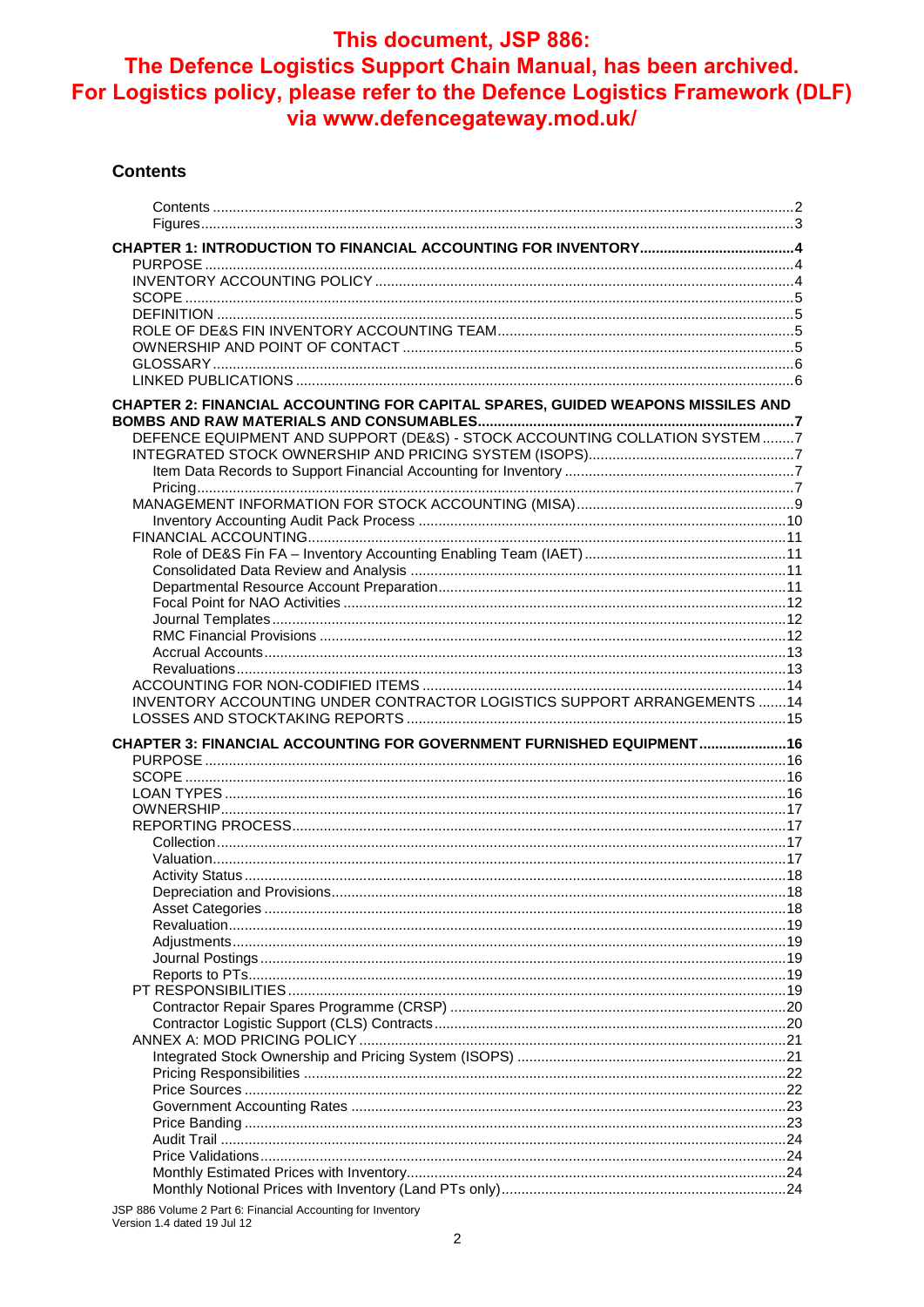### **Figures**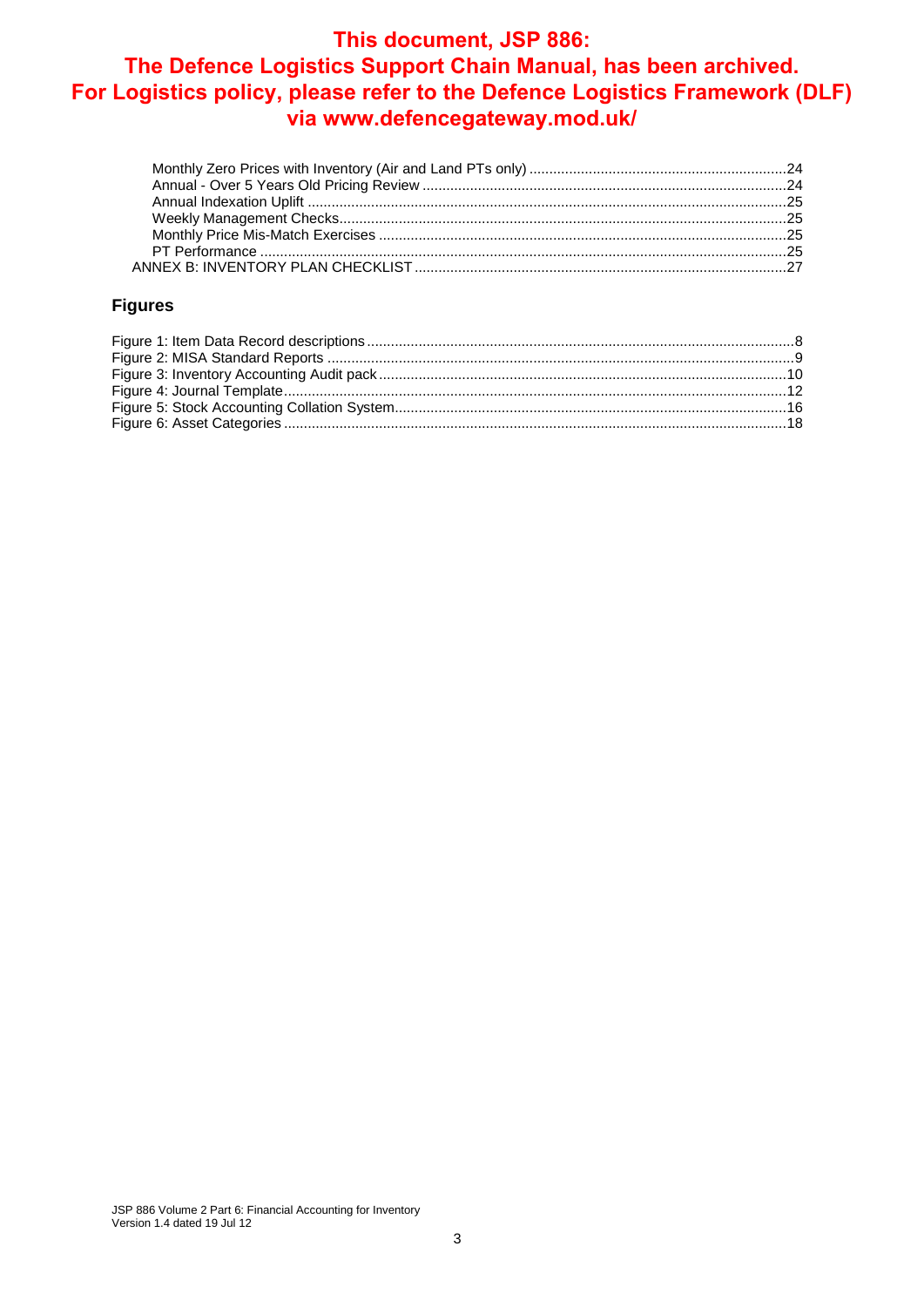## **CHAPTER 1: INTRODUCTION TO FINANCIAL ACCOUNTING FOR INVENTORY**

## **PURPOSE**

1. This instruction sets out the policy, procedures and systems that Integrated Project Teams (PTs) need to have in place to provide accurate financial accounting information relating to all their assets and liabilities. Robust accounting data is essential to allow PTs to make informed management decisions and to achieve National Audit Office (NAO) 'True and Fair' opinion on the **Annual Report & Accounts (ARAC)**. This policy and procedures should be read in conjunction with the policy for Resource Accounting and Budgeting (RAB) set out in JSP472 (specifically Chapter 6 - Stock Accounting), and annexes thereto. It is intended to give both the financier and non-financier an understanding of the policy and procedures for accounting for inventory.

2. The DE&S Fin FA - Inventory Accounting Enabling Team (IAET), through the development and maintenance of inventory feeder and accounting collation systems provides Resource Accounting and Budgeting (RAB) compliant inventory management information systems and processes. These systems involve the management and validation by PTs of, Pricing, Government Furnished Equipment (GFE), other related supply systems and offline stockholding data integrity. The implementation of the DE&S Stock Accounting Collation System (DSACS) provides a consolidated inventory accounts posting feed to the General Ledger (GL) and Management Information (MI) for PTs through the reporting system - "Management Information for Stock Accounting" (MISA).

3. To support DSACS, this instruction sets out the policy and procedures on the roles and responsibilities, of both the IAT and the PTs, necessary to ensure the production of inventory accounting data.

4. Financial Accounting (FA) should not be confused with Materiel Accounting (MA). FA records the financial value of inventory and their consumption, whereas MA records inventory quantities, condition and transactions. Policy and procedures for MA is set out in JSP 886 Volume 4.

5. PTs have a duty to manage their inventory in an efficient and effective manner and the financial accounts will reflect day-to-day business of the PT and provide only one measure of the PT performance. The PT Inventory Plan will provide further evidence of the sound management of the Inventory whilst also providing supporting evidence to some of the values in the financial accounts. It is therefore also imperative the PT Inventory Plan is maintained and updated on a regular basis. Chapter 3 Annex B sets out some of the areas considered for assessment of the quality of the financial accounts in support of the Inventory Plan.

## **INVENTORY ACCOUNTING POLICY**

6. It is MOD policy that all PTs will accurately account for all inventories for which they are responsible for, whether it is held by the MOD or by Industry. PTs are to ensure that all transactions and balances are reported accurately and promptly in the financial accounts and that prices reflect pricing policy. The policy for accounting for MOD inventory is set out in Chapter 2 and policy on accounting for GFE in Chapter 3.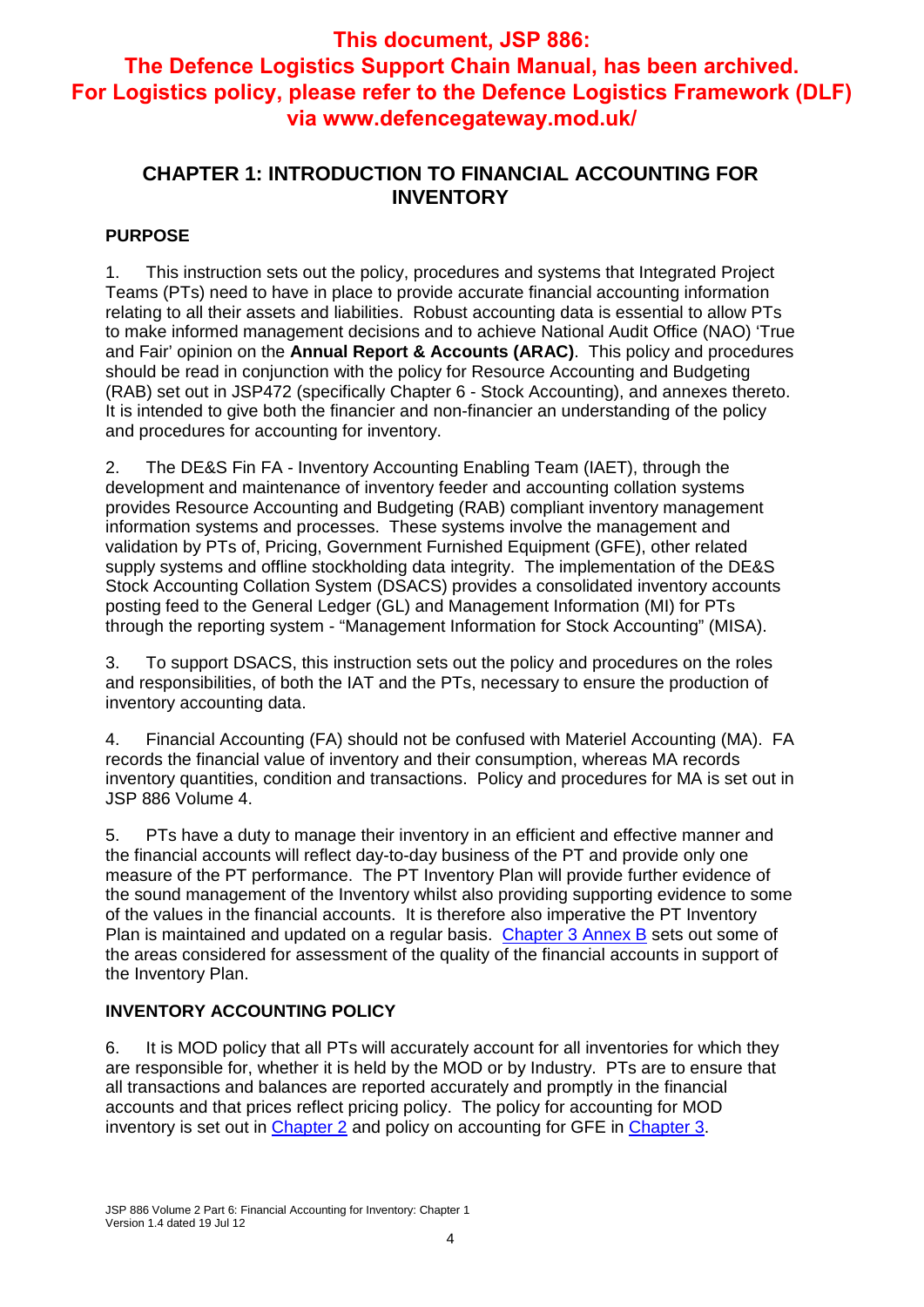## **SCOPE**

7. It is the responsibility of an Project Team Leader (PTL) to ensure the entire inventory in the ownership of the PT is accurately valued and accounted for throughout the financial year and at year-end as part of the ARAC. The following paragraphs set out the responsibilities of the PT and the support provided to inventory owners by DE&S Fin IAT to assist them to manage and optimise their inventory holdings.

#### **DEFINITION**

8. Inventory, for the purpose of this instruction, is taken to comprise Capital Spares (CS), Guided Weapons Missiles and Bombs (GWMB) and Raw Materials and Consumables (RMC), including that held as GFE. The policy and procedures does not cover all other Fixed Assets (including Jigs, Tools and Test Equipment (JTTE) which are financially accounted for by DE&S Fin FA AMET

## **ROLE OF DE&S FIN INVENTORY ACCOUNTING TEAM**

9. The role of the DE&S Fin IAET is to enable PTs and other inventory owners to manage and optimise their inventory holdings. This includes:

a. Provision of inventory accounting management information to inventory owners and Top Level Budget holder (TLB) finance staff to enable consistent production of ARAC, Inventory Management Plans, Equipment Support Plans and in-year Management.

b. Support to PTs, other inventory holders and Front Line Commands (FLCs) in their discussions with TLB finance staff.

c. Governance and assurance to DE&S and MOD Head Office in respect of policy and procedures in this instruction.

### **OWNERSHIP AND POINT OF CONTACT**

10. Deputy Head DE&S Fin FA is the sponsor of policy on Financial Accounting for Inventory. This policy has been endorsed on behalf of the Joint Support Chain Board (JSCB) and ratified by the Logistic Policy Working Group (LPWG).

a. Enquiries about the interpretation or application of the policy and procedures in this document are to be addressed to:

DES Fin FA IAET Customer Support Maple 1c #2125, MOD Abbey Wood, BRISTOL, BS34 8JH Tel: Mil: 9679 80607, Civ: 030679 80607

b. Enquiries concerning the accessibility and presentation of this instruction should be addressed to:

DESJSCSCM-SCPol-JSP886 Editorial Team Cedar 1A, #3139, MOD Abbey Wood, BRISTOL, BS 34 8JH Tel: Mil: 9679 80953. Civ: 03067 980953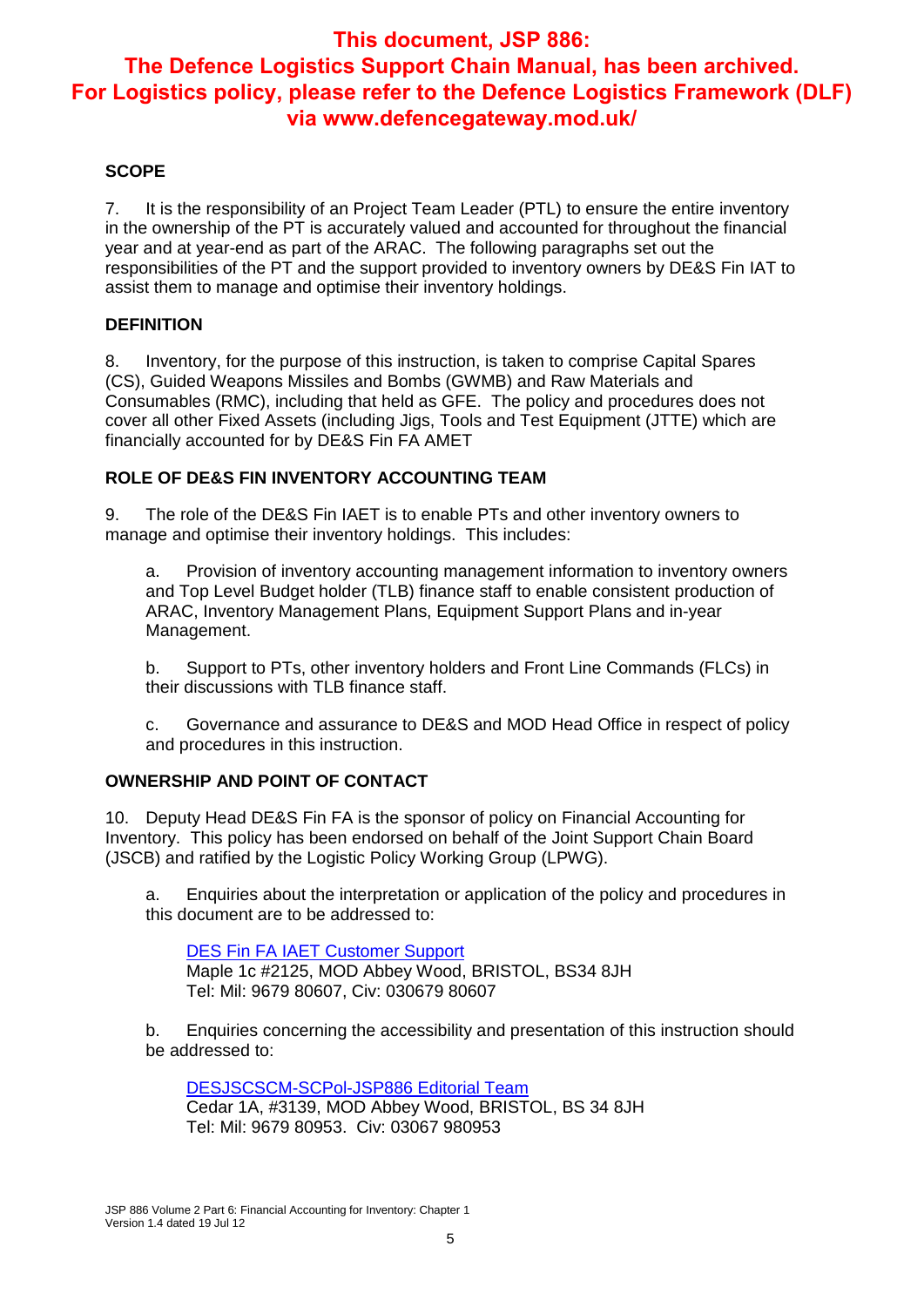## **GLOSSARY**

11. A glossary of Joint Support Chain terms is in JSP 886 Volume 1 Part 1A: Glossary.

### **LINKED PUBLICATIONS**

- 12. Further guidance is contained within the following publications:
	- a. JSP 472: MOD Resource Accounting Policy Manual.
	- b. JSP 886 Volume 2, Part 2: PT Inventory Planning.
	- c. JSP 886 Volume 2 Part 4: NATO Codification in the UK.
	- d. JSP 886 Volume 3 Part 2: Contractor Logistic Support.
	- e. JSP 886 Volume 4: Materiel Accounting.
	- f. Support Solutions Envelope (SSE).
	- g. DEFCON 694: Accounting for Property of the Authority.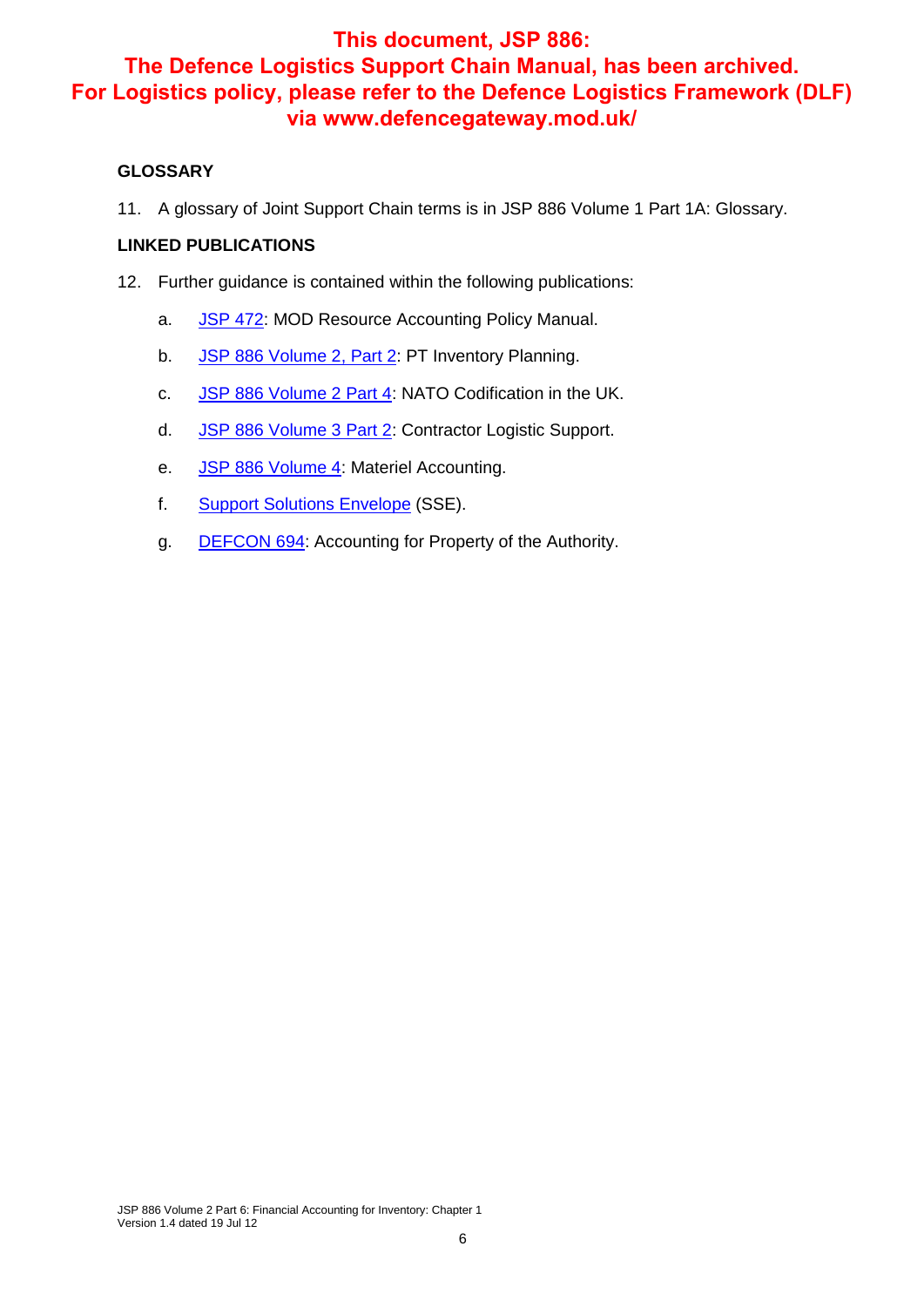## **This document, JSP 886:**

**The Defence Logistics Support Chain Manual, has been archived. For Logistics policy, please refer to the Defence Logistics Framework (DLF) via www.defencegateway.mod.uk/**

## **CHAPTER 2: FINANCIAL ACCOUNTING FOR CAPITAL SPARES, GUIDED WEAPONS MISSILES AND BOMBS AND RAW MATERIALS AND CONSUMABLES**

**DEFENCE EQUIPMENT AND SUPPORT (DE&S) - STOCK ACCOUNTING COLLATION SYSTEM**

- 1. The DE&S Stock Accounting Collation System (DSACS) consist of three elements:
	- a. Integrated Stock Ownership and Pricing System (ISOPS).
	- b. DSACS Posting Creation Application (DPCA).
	- c. Management Information for Stock Accounting (MISA).

2. A process map for DSACS, demonstrating the links with Logs IS, is at Chapter 3 Paragraph 2.

## **INTEGRATED STOCK OWNERSHIP AND PRICING SYSTEM (ISOPS)**

3. ISOPS is a web-based application that holds all of the RAB standing data required for the creation of financial account postings. The functionality is split between that required for Pricing and that for Item Data Records (IDR) required to support financial accounting for inventory. The responsibility for maintaining the standing data on each NATO Stock Number (NSN) lies with the financial owning Project Team (PT). ISOPS will be updated from data supplied by PTs. The system will maintain an Audit trail of all such changes together with a record of the source of the data.

4. Separate access rights are required to access financial accounting IDR and Pricing data in ISOPS. These will be issued by DBSO ADMT.

## **Item Data Records to Support Financial Accounting for Inventory**

5. Each NSN has the following IDR items directly related to it, which support financial accounting:

6. In addition to the IDR above there are a number of other attributes to the NSNs, and tables used by DPCA, that users are able to view. These are detailed in the ISOPS User Guide.

## **Pricing**

7. The position and importance of pricing in inventory management must not be underestimated as it forms a major cornerstone of MOD inventory accounts and subsequent financial and materiel management of MOD business. The inventory value held on the MOD account is derived from the recording of one "new manufacture" price for each NSN.

8. The validity of the price data and supporting audit trail on the individual inventory systems is the responsibility of the PT / inventory owner as this data represents the only record used to value inventory and transactions in the MOD accounts.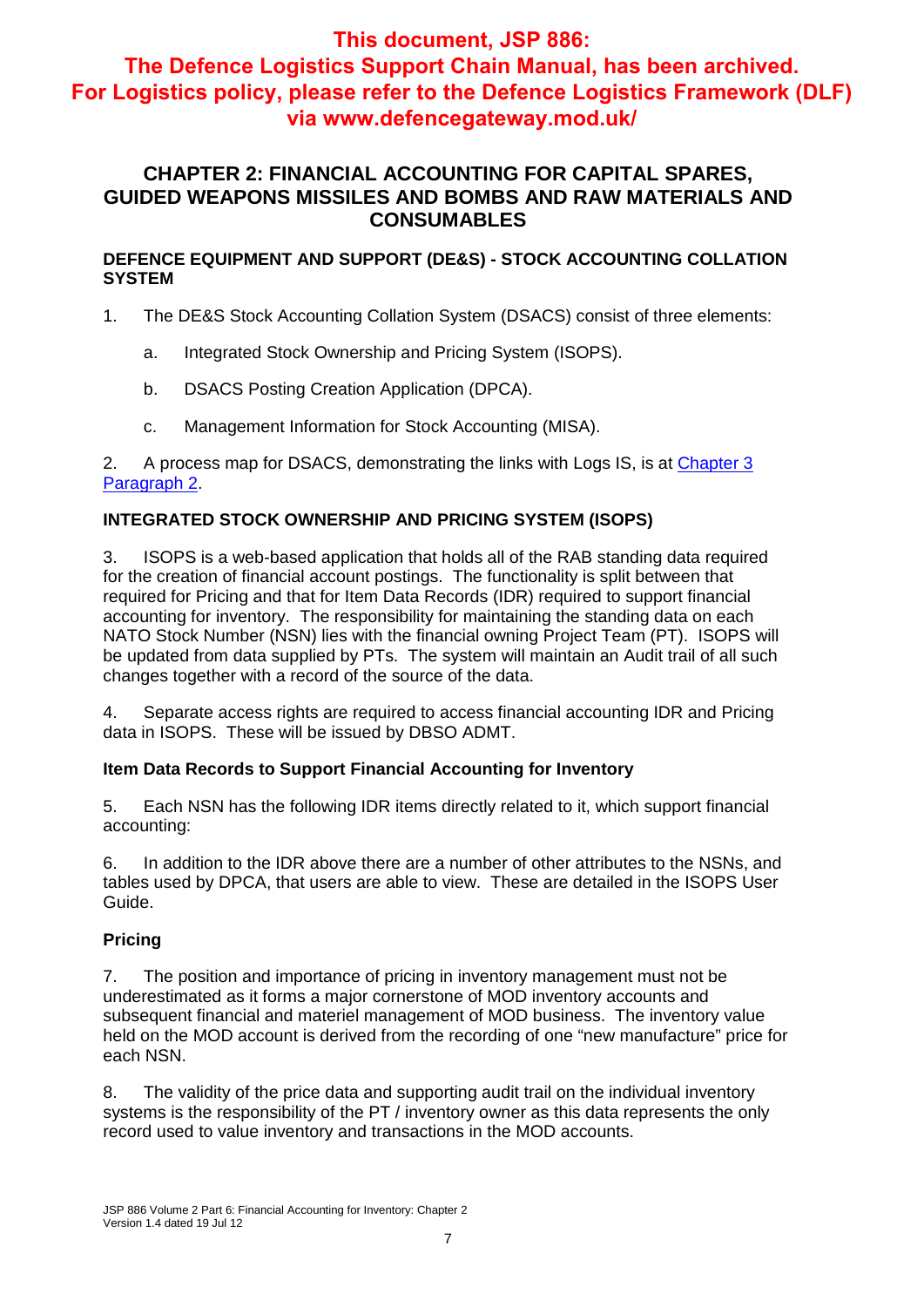9. The single pricing function is held within ISOPS. ISOPS provides enhanced functionality to empower PTs with inventory holdings on CRISP, BODMS and SCCS to undertake their own price updates, bringing them in line with SS3 users.

| Figure 1: Item Data Record descriptions |                                                                                                                                                                                                                                                                                                                                                                                                                                                                                                                                                                                                                                                                                                                                                                                                                                                                         |  |  |  |  |
|-----------------------------------------|-------------------------------------------------------------------------------------------------------------------------------------------------------------------------------------------------------------------------------------------------------------------------------------------------------------------------------------------------------------------------------------------------------------------------------------------------------------------------------------------------------------------------------------------------------------------------------------------------------------------------------------------------------------------------------------------------------------------------------------------------------------------------------------------------------------------------------------------------------------------------|--|--|--|--|
| <b>Item Data Record</b>                 | <b>Comments</b>                                                                                                                                                                                                                                                                                                                                                                                                                                                                                                                                                                                                                                                                                                                                                                                                                                                         |  |  |  |  |
| Owning PT                               | ISOPS has adopted an Ownership Code in line with SCM policy of 'one item,<br>one owner'. Each NSN will be allocated a Financial Owner on whose SoFP<br>the whole of value of stock will sit. Where more than one PT has an interest in<br>an item Ownership will be determined in accordance with JSP 886 Vol 2 Part<br>3: Single Ownership of items of supply in the Defence Inventory.                                                                                                                                                                                                                                                                                                                                                                                                                                                                                |  |  |  |  |
| <b>Stock Category</b>                   | Within the financial accounting system (DSACS), Stock category is the<br>categorisation of inventory between Capital Spares and Raw Material &<br>Consumable items (RMC). Categories are: $A =$ Capital Spare, $F = RMC$ .<br>(Note; these categories relate to the Resource account code used in the<br>financial accounts and will differ from, but relate to the codes used in supply<br>systems) The distinction is that Capital Spares are not consumed or used to<br>destruction on the basis that they can be repaired and so become 'rotable<br>items'. These definitions although closely linked to the Material Accounting<br>classifications of P, L & C (Permanent, Limited and Consumable) are not exact<br>matches. All 'C' items will be RMC category 'F', but P&L items may be either<br>category 'F' or 'A' depending on their ability to be repaired. |  |  |  |  |
| <b>Stock Group</b>                      | Stock Groups are as follows:<br>B = Guided Weapons, Missiles and Bombs (Sophisticated) - Complete and<br>Major components.<br>C = Armament Stores (Non-Sophisticated).<br>$D =$ General Stores.<br>$E =$ Medical & Veterinary stores.<br>$F =$ Engineering and technical.<br>$G =$ Bulk or Fuel lubricants.<br>$J =$ Strategic Weapons systems.<br>L = Guided Weapons, Missiles and bombs - Non-major components.<br>$M =$ Exploding Munitions<br>$P =$ Clothing and textiles.<br>$X =$ Error conditions – no entry on initial load.                                                                                                                                                                                                                                                                                                                                    |  |  |  |  |
| In Service Date (ISD)                   | Used to calculate depreciation for Capital Spares.                                                                                                                                                                                                                                                                                                                                                                                                                                                                                                                                                                                                                                                                                                                                                                                                                      |  |  |  |  |
| Out of Service Date (OSD)               | Used to calculate depreciation for Capital Spares. For the Air system the OSD<br>is provided through the use of the TMA code                                                                                                                                                                                                                                                                                                                                                                                                                                                                                                                                                                                                                                                                                                                                            |  |  |  |  |

### 10. DBSO ADMT will:

a. Work closely with all PTs to ensure they comply with pricing policy and staff system related pricing queries.

b. Act as DE&S pricing focal point for contact with the National Audit Office (NAO).

c. Co-ordinate price validation exercises to maintain the integrity of the PT accounts and to provide assurance to Chief of Defence Materiel (CDM) and the NAO.

- d. Maintain the links between ISOPS and the Supply Systems.
- e. Undertake volumetric price updates.

11. SS3 and SCS(S) users are not exposed to the pricing element of ISOPS, as there is an automated import facility.

12. The MOD pricing policy is at **Chapter 3 Annex A.**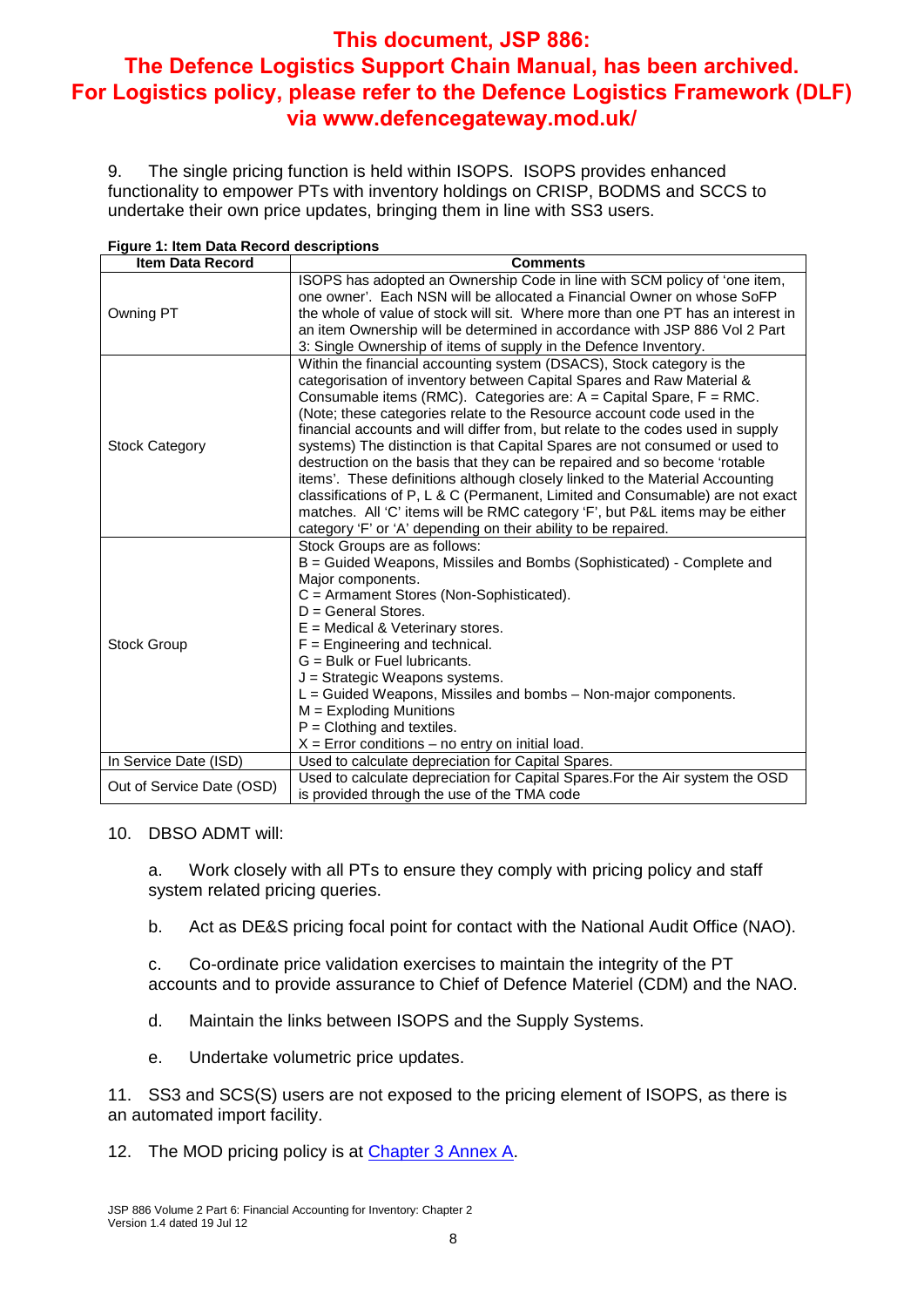13. The DBSO ADMT Pricing Team or DE&S Fin FA-IAET will provide training in the use of ISOPS DSACS Posting Creation Application (DPCA).

14. DPCA is the system that takes all codified transactions and balances from the Log IS and, using the data supplied from ISOPS, makes the necessary RAB account postings that are fed to the General Ledger (GL) through the QMG FA feed. The GL data is available through the use of COGNOS reporting.

## **MANAGEMENT INFORMATION FOR STOCK ACCOUNTING (MISA)**

15. MISA is a web-based application available to all inventory owning PTs to retrieve financial accounting data relating to their Inventory and to Front Line Commands (FLCs) for retrieval of consumption data. MISA data is reconciled to the General Ledger (GL) data available through 'Oracle Financial'.

16. DBS ADMT Help Desk will supply MISA 'Logons' and access to the MISA User Guide.

17. MISA, based on COGNOS Version 8, is set up to allow users to access a set of Standard Report Suites; it also has report building functionality. DE&S Fin FA – IAET will provide 'local' training to new users of the system.

18. The Standard Report (SR) suite has been designed to ensure PTs can access key inventory financial accounting data to enable them to meet the in-year reporting requirements. MISA provides an analysis of material inventory movements on a monthly basis that can be used to inform the PT Management Validation process, with certain reports having the facility to be interrogated at NSN level. A list of MISA Standard Reports<sup>1</sup> is at Figure 2.

| <b>Report No.</b> | <b>Title</b>                                       | <b>Description</b>                                                                                                              |  |  |
|-------------------|----------------------------------------------------|---------------------------------------------------------------------------------------------------------------------------------|--|--|
| SR <sub>1</sub>   | Ownership                                          | This Standard report shows the commodities allocated to an PT<br>(in line with SCM policy of one item, one owner).              |  |  |
| SR <sub>1a</sub>  | Ownership Line Item Level                          | This Standard report shows the commodities allocated to an PT<br>(in line with SCM policy of one item, one owner). At NSN Level |  |  |
| SR <sub>2</sub>   | General Ledger - Physical<br><b>Stock Balances</b> | This report shows the PTs inventory holdings by Supply System<br>e.g. CRISP.                                                    |  |  |
| SR <sub>3</sub>   | Monthly Inventory Analysis                         | The inventory analysis contained in the report can be lifted directly<br>into the Inventory accounting audit pack.              |  |  |
| SR 4/5            | Bank Statement - Gross or<br>depreciation profile  | Movements across inventory events.                                                                                              |  |  |
| SR <sub>6</sub>   | Purchases DPCA only                                | Provides an analysis of the inventory purchases receipted on to<br>MoD main supply systems                                      |  |  |
| <b>SR 20</b>      | Double Entry Gross Values                          | Details double entry inventory movements across inventory<br>events within SoFP.                                                |  |  |
| <b>SR 21</b>      | Double Entry Depreciation<br>and Backlog values    | Details double entry inventory movements across inventory<br>events within SoFP.                                                |  |  |
| SR 20/21          | Double Entry to SoCNE                              | Details double entry inventory movements across inventory<br>events within SoCNE.                                               |  |  |
| SR 22a            | <b>Consumption Outside DE&amp;S</b>                | Details lower level information on stock consuming organisations<br>outside DE&S, principally Front Line Commands.              |  |  |
| <b>SR 22b</b>     | Consumption within DE&S                            | Details lower level information on stock consumption events, on<br>PK* Resource Accounting Codes                                |  |  |
| <b>SR 22c</b>     | Consumption within DE&S                            | Details lower level information on stock consumption events, on<br><b>MLD Resource Accounting Codes</b>                         |  |  |

#### **Figure 2: MISA Standard Reports**

<sup>-</sup>1 Standard reports may be added as and when a need is identified.

JSP 886 Volume 2 Part 6: Financial Accounting for Inventory: Chapter 2

Version 1.4 dated 19 Jul 12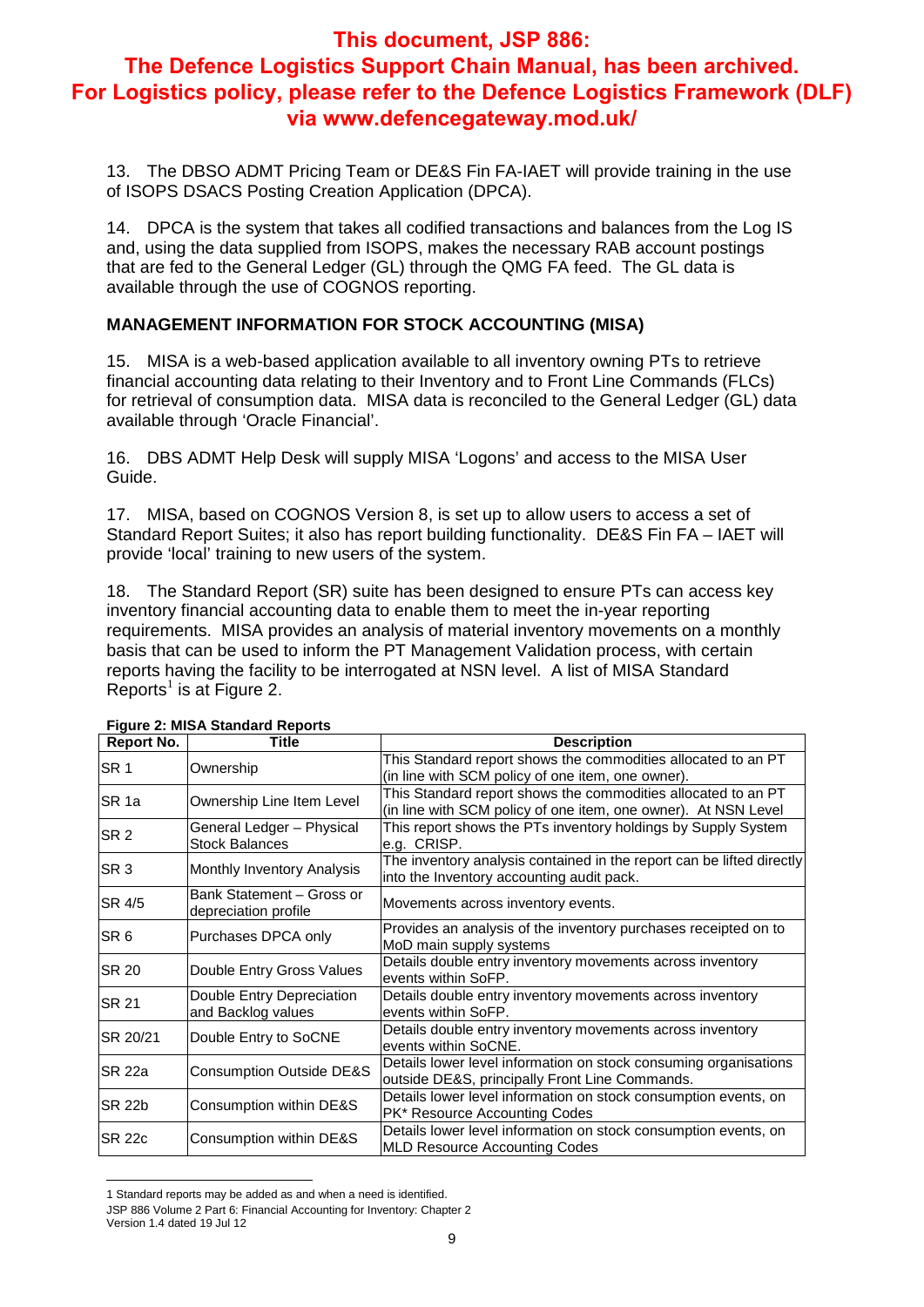| <b>Report No.</b> | ™itle                   | <b>Description</b>                                                                       |  |
|-------------------|-------------------------|------------------------------------------------------------------------------------------|--|
| ISR 22d           | Consumption within DE&S | Details lower level information on stock consumption events by<br>lother PTs within DE&S |  |

#### **Inventory Accounting Audit Pack Process**

19. All PTs have been mandated to have an inventory audit pack process in place; this process is designed to ensure PTs monitor and collate audit evidence in support of material inventory movements on a monthly basis.

20. The Inventory accounting audit pack will deliver an element of the PT Management Validation process, provide narrative / evidence to support Team Leader reviews of Statements of Financial Position (TLRSFPs) and provide PTs with a robust audit trail for inventory issues; additionally, if required, for scrutiny by the National Audit Office (NAO). The Inventory Accounting Audit Pack contains a logical order of evidence to support the PTs inventory movements and will need to include the following information designed to ensure it meets NAO / QAR Scrutiny.

| <b>Item</b>                                      | <b>Standard Report</b> | <b>PT Action</b>                                                                                                                                                                                                                                                                          |  |  |
|--------------------------------------------------|------------------------|-------------------------------------------------------------------------------------------------------------------------------------------------------------------------------------------------------------------------------------------------------------------------------------------|--|--|
| Index                                            | N/A                    | Template provided by the DE&S Fin FA - IAET Customer Support<br>Team                                                                                                                                                                                                                      |  |  |
| <b>Inventory Plan</b>                            | N/A                    | The Inventory Plan will provide a good overview of the PTs<br>business and should be included in the Inventory Accounting Audit<br>Pack.                                                                                                                                                  |  |  |
|                                                  | N/A                    | This checklist is a traffic light system that starts red and should be<br>green by the end of the Financial Year.                                                                                                                                                                         |  |  |
| lAudit Pack Checklist                            | SR <sub>1</sub>        | PT will need to validate this report no less than quarterly and for<br>each update of the Audit Pack as required.                                                                                                                                                                         |  |  |
|                                                  | SR <sub>2</sub>        | Complete sense checks of the stock balance across supply<br>systems on No less than a quarterly basis and for each update of<br>the Audit Pack as required.                                                                                                                               |  |  |
| Issue Log                                        | SR <sub>4</sub>        | Check Report on a monthly basis, pick out material movements that<br>require further investigation and enter them on the issue log.                                                                                                                                                       |  |  |
| IIssue Evidence                                  | SR 4 Drill Down        | Drill Down on material movements identified on the Issue log on a<br>monthly basis, investigate and close issue. The evidence compiled<br>during the investigation should be stored and signed off by an<br>independent viewer within the PT before closing the item on the<br>issue log. |  |  |
| <b>IBank Statement -</b><br>Depreciation profile | SR 5                   | Complete a sense check on no less than a quarterly basis to<br>ensure the depreciation values look in proportion to the 'lifing' dates<br>recorded in SR1                                                                                                                                 |  |  |
| Double Entry Profile                             | <b>SR 20</b>           | Complete sense checks on no less than a quarterly basis.                                                                                                                                                                                                                                  |  |  |

#### **Figure 3: Inventory Accounting Audit pack**

21. MISA training will also contain an overview of the Inventory Accounting Audit Pack Process. Mandated templates detailed in the above table are available from the DE&S Fin FA – IAT Customer Support Team.

22. For a PT to effectively complete the 'Inventory Accounting Audit Pack' it is imperative that Finance and Inventory Management staffs work together to ensure business reasons for inventory movements are fully understood. Either area can take the lead on completing the pack but knowledge sharing is essential.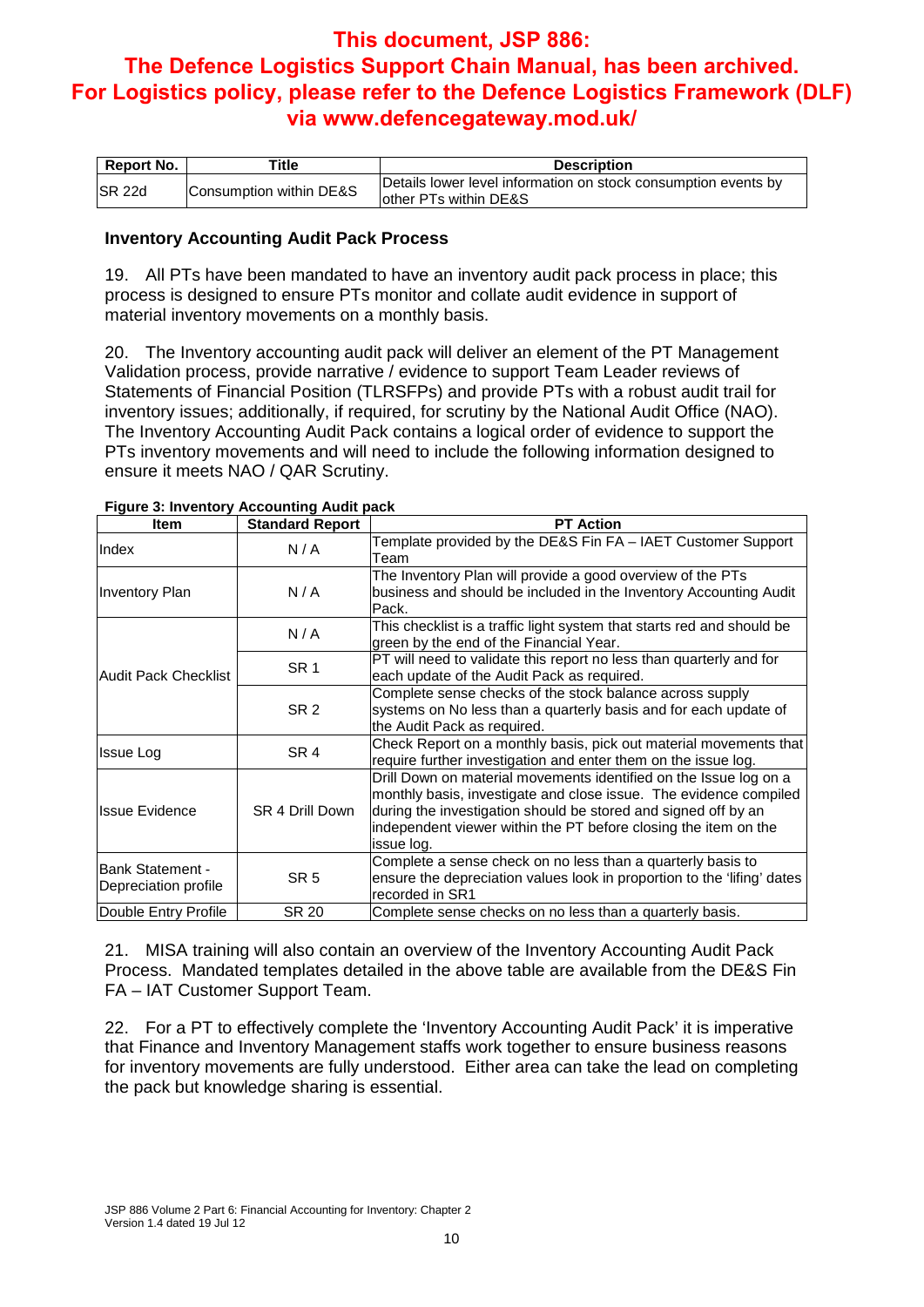## **FINANCIAL ACCOUNTING**

## **Role of DE&S Fin FA – Inventory Accounting Enabling Team (IAET)**

23. DE&S Fin FA – IAT provides support to the TLB finance staff to enable consistent production of the DE&S input to the MOD **Annual Report & Accounts (ARAC)**. This includes providing:

- a. Summary stock movement information.
- b. Supporting commentary on SoFP values and operating costs.
- c. A log of issues / risks to the stock elements of the accounts.

d. A consolidated reconciliation between the source supply systems and the financial general ledger.

e. A focal point for liaison with the NAO.

### **Consolidated Data Review and Analysis**

24. In meeting the above requirements DE&S Fin FA – IAET undertakes a monthly analysis and review process of the general ledger stock balances and transactions. General ledger data relating to Guided Weapons Missiles and Bombs (GWMB), Capital Spares (CS) and Raw Materials and Consumables (RMC) is analysed and a variance reporting pack produced for review within IAET, in conjunction with other TLB finance staff. Significant variances are investigated to identify if the cause is system related, and under action, or a genuine business related movement.

25. Details of the variances together with supporting statements to explain the rationale behind the movements are recorded in the DE&S Fin FA – IAET commentary. This document is updated at the end of each accounting period to reflect the most current financial position within the DE&S stock accounts. The document is then circulated to key DE&S Fin FA – IAET personnel who review the results and take investigative action on any suspect balances. The findings are recorded on the commentary document and consolidated into the overall DE&S Fin FA – IAET commentary. A copy of this is used to form the basis of DE&S HQ monthly accounts review meeting.

#### **Departmental Resource Account Preparation**

26. Formal ARAC submissions are made by the TLB at Accounting Periods (AP) 06, 09 and 12 and to support these, DE&S Fin FA – IAET undertakes the following tasks.

a. A detailed movement analysis is provided at a consolidated level for GWMB, CS and RMC. A commentary on these movements in-year is also prepared for use by the TLB to support the accounts submission.

b. A reconciliation process is undertaken to demonstrate that the gross value of material held in the source supply systems is represented correctly within the general ledger. This provides an important overall assurance to the materiality of the gross values within the accounts.

c. An issues log is maintained in order to monitor progress on the issues raised by the NAO during their previous audit and highlight any new issues arising in year.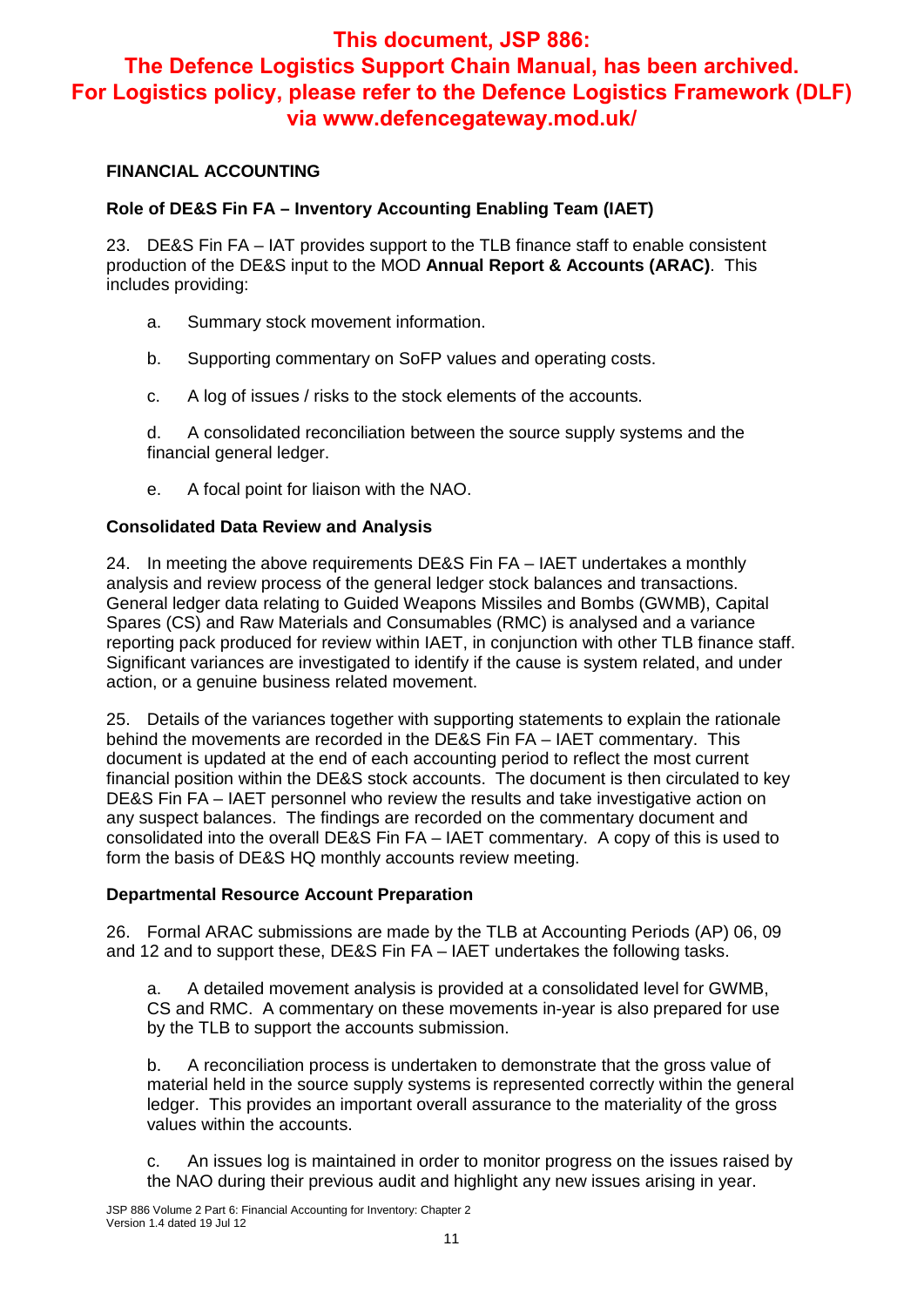The balances on the revaluation reserves that have been created by price  $d_{-}$ changes on GWMB, CS and RMC are monitored. An annual assessment is made of the realisation of the reserve as a result of stock movements and adjustments made.

## **Focal Point for NAO Activities**

27. DE&S Fin FA - IAET work directly with the NAO, on behalf of the TLB, to provide the auditors with consolidated data on GWMB, capital spares, raw materials and consumables. The internal controls managed by IAET and SCM-SCO, in respect of Pricing, Stocktaking, GFE and the collation systems are reviewed by the NAO and a log of issues maintained.

## **Journal Templates**

28. The requirement for Basic Level Budget holders (BLBs) to take ownership of their accounts has led to a dramatic increase in the number of manual journals raised. However, shortcuts in writing journals and the failure to recognise fully the stock movements in the SoFP have resulted in significant erroneous postings.

29. To help rectify this problem, the standard journal template has been modified to include a range of stock accounting rules which will ensure correct and logical accounting posting procedures are followed and that Statement of Financial Position (SoFP) codes are used in all stock journal entries. This will assist BLBs in understanding the PT SoFP holdings of Capital spares and consumables, improve the production time of accurate Management Information and aid the completion of accurate accounts under the requirement for faster closing.

30. The template will only accept logical, equal and opposite credits and debits. Where a posting error occurs e.g. Statement of Comprehensive Net Expenditure (SoCNE) to SoCNE posting; bypassing the SoFP, the system will allocate a red '0' in the Description field (Excel column O) with a message stating a posting error has occurred (Excel column  $Q$ ).

| 18              |         |            |            |                         |      |             |                                                                                         |      |      |       |       |  |
|-----------------|---------|------------|------------|-------------------------|------|-------------|-----------------------------------------------------------------------------------------|------|------|-------|-------|--|
| 19              |         | Upl MG BLB | <b>UIN</b> | <b>RAC</b>              |      |             | Label Output Dest UIN Local Centre Local Project Local Output Debit Credit              |      |      |       |       |  |
| 20              |         |            |            |                         |      | List - Text |                                                                                         |      |      | Value | Value |  |
| 21              |         |            |            | 0000 000000 DAF100 0000 | 0000 | 0000        | 0000                                                                                    | 0000 | 0000 |       | 500   |  |
| 22              |         |            |            | 0000 000000 MKB000 0000 | 0000 | 0000        | 0000                                                                                    | 0000 | 0000 | 500   |       |  |
| 23              |         |            |            | 0000 000000 DAF100 0000 | 0000 | 0000        | 0000                                                                                    | 0000 | 0000 | 500   |       |  |
| 24              |         |            |            | 0000 000000 KBA100 0000 | 0000 | 0000        | 0000                                                                                    | 0000 | 0000 |       | 500   |  |
| $\frac{25}{26}$ |         |            |            |                         |      |             | Double entry lines should be entered with logical equal and opposite debits and credits |      |      |       |       |  |
|                 |         |            |            |                         |      |             |                                                                                         |      |      |       |       |  |
| 27              | Totals: |            |            |                         |      |             |                                                                                         |      |      | 1000  | 1000  |  |
| $\sim$ $\sim$   | . .     |            |            |                         |      |             |                                                                                         |      |      |       |       |  |

### **Figure 4: Journal Template**

31. DBS financial accounting team will reject any journal with a '0' in the Description field for corrective action, which is to be undertaken by the respective BLB. All BLBs should be aware that the time taken to produce their Management Information is influenced by such activities.

## **RMC Financial Provisions**

32. RMC financial provisions are to be used to 'write down' the gross value of RMC stock to a level that represents its value to the MOD. Generally, this will be required when a quantity of stock is deemed to be in excess.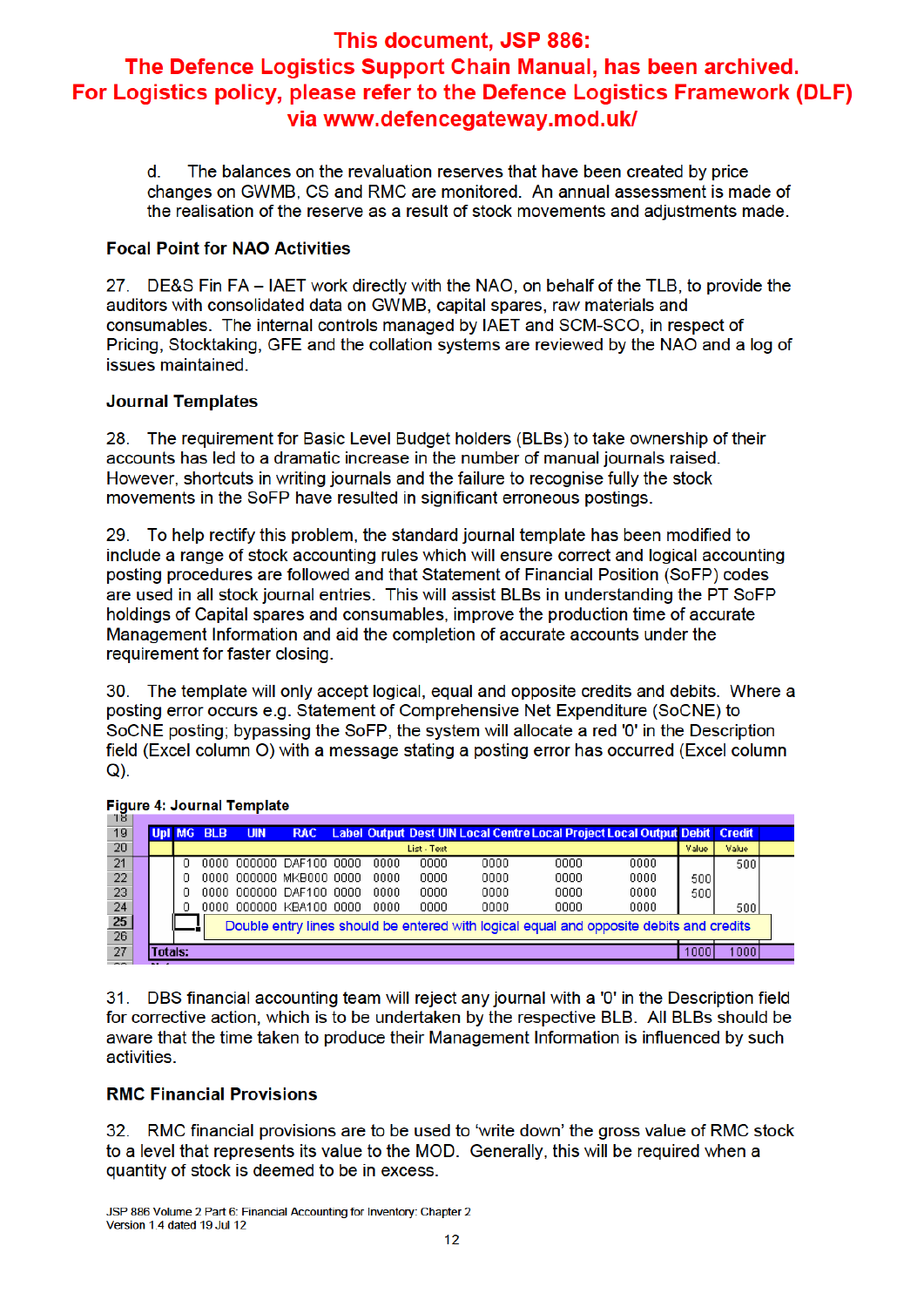33. PTs and other inventory holders are to review stocks of all RMC items, at least annually, to ensure they are being held for valid business reasons. The results of the review are to be recorded in the Inventory Management Plan (JSP886 Volume 2, Part 2: Inventory Planning). Where there is no valid reason for holding the stock level, the excess quantities are to be marked for disposal and a 100% financial provision created by the PT in their accounts in accordance with Director Financial and Management Accounting (DFMA) letter DLOHQ / FMSG.DLFM / 114.05 dated 30 Nov 05.

34. Once RMC Stocks have been marked for disposal positive steps must be taken to alert the Disposal Sales Authority (DSA) and a disposal plan developed. This plan must be monitored and progress reported in the Inventory Management Plan.

35. Further guidance can be obtained from the DE&S Fin FA – IAET Help Desk.

## **Accrual Accounts**

36. RAC GBA040 is the stock accrual account and its balance should reflect timing differences between stock items being bought on charge via the stock systems and the actual bill payment of the items via the Shared Service Centre (SSC) at Liverpool.

37. Stock systems will debit the relevant stock code and credit RAC GBA040 when the item is added to the inventory supply system. Providing the contract has been correctly set up and coded, the invoice payment processed by SSC Purchase to Payment (P2P) will result in a credit to RAC GBA040 and a debit effectively to the cash Feeder Control Account. On a monthly basis, RAC GBA040 should be monitored and validated by the PT to confirm that it reflects the genuine and accurate accrual value of stock delivered not yet paid for.

38. At year-end, all balances on RAC GBA040 must be cleared to zero and PTs are required to take action to achieve this position. Any unadjusted balances will be assumed to relate to stock accruals and as a last resort;

a. Mismatches due to purchase price variations should be cleared to PKR000.

b. Incorrect postings should be transferred to the correct RAC and BLB or 'writtenoff' to RAC MKB000 or PLA001.

### **Revaluations**

39. As part of a wider TLB initiative all stock (GWMB / CS / RMC) related Revaluation Reserve balances and transactions (excluding Nuclear) are now managed centrally by the IAET on BLB code 6450.

a. DE&S Non Current Asset (platform) balances and transactions are managed separately on the DK0 Management Grouping code. These are not inventory balances and the register is maintained by the DBS

40. The DSACS system generates in-year revaluation postings for inventory on a single consistent basis and will be developed to establish postings for the release of reserves for inventory movements. The IAET will continue to initiate adjustments until an automated solution is operating satisfactorily.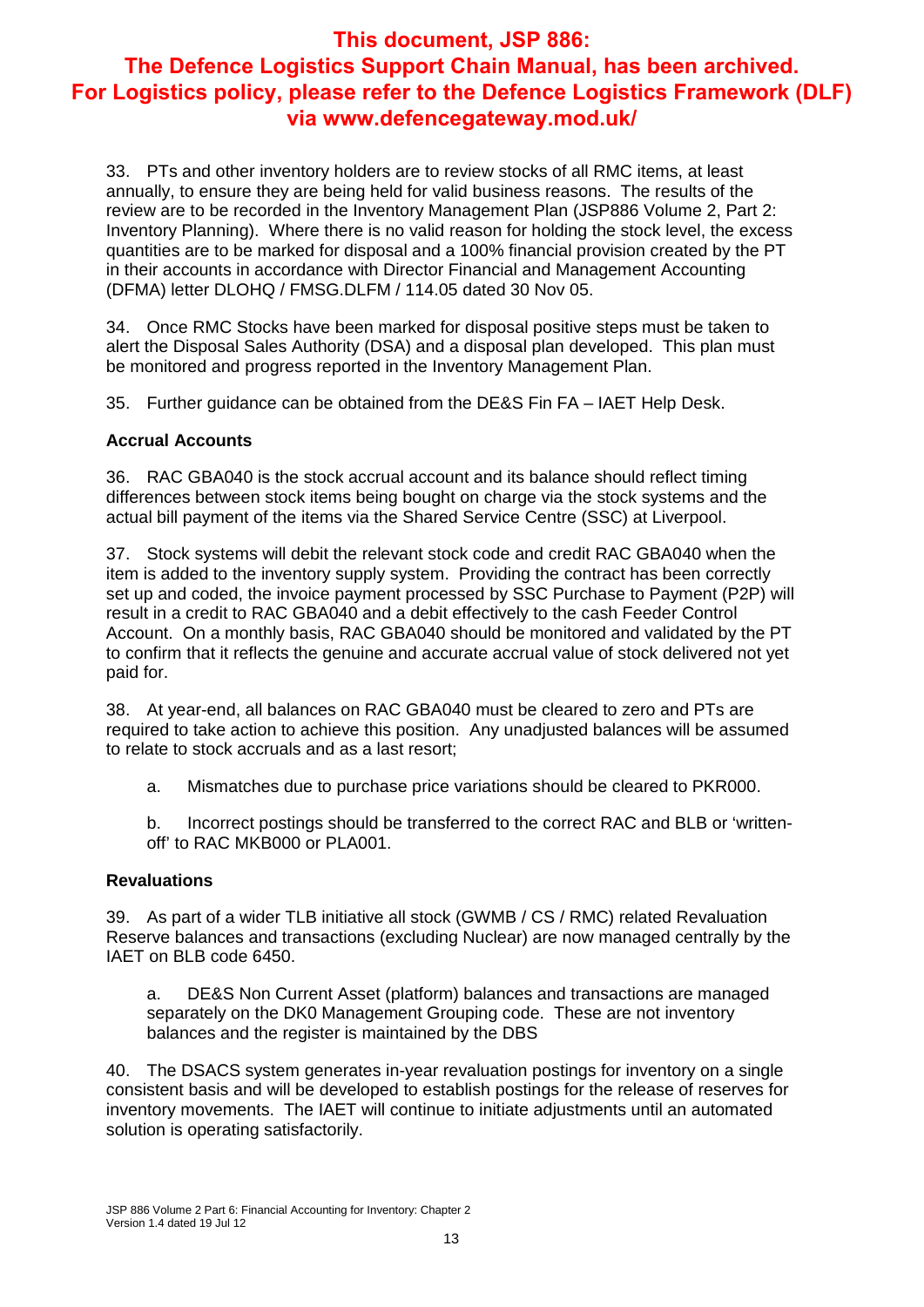## **ACCOUNTING FOR NON-CODIFIED ITEMS**

41. All inventory entering the Joint Supply Chain is required to be codified (JSP 886 Volume 2 Part 4 – NATO Codification in the UK) and the stock collation procedures above provide for the financial accounting of all codified items of inventory held on MOD main supply collation systems. Additionally, FLCs must account for Non-Codified inventory not purchased through a PT, including those procured through P2P, catalogues or other eprocurement routes.

42. PTs are responsible for establishing arrangements to account for any non-codified inventory they manage. Whilst it is acknowledged that it may be necessary to acquire inventory in advance of codification, such items must be held, pending codification, on a MOD approved stock system and the value shown in the MOD financial accounts. For the avoidance of doubt, all items used in the operation, repair or modification of MOD owned equipment (including spares, whether repairable or consumable and tools) must be codified as soon as possible. Timescales for the codification process are included in JSP 886 Volume 2 Part 4.

43. It is acknowledged that custodians of PT owned inventory may, in the event of system difficulties or when receiving non-codified items, be required to bring those items on account using approved stock systems primarily designed for consumable items 'Not in Vocabulary (NIV)'. In such instances care is be taken to ensure all relevant details, such as DMC / NSC / NC / IIN / Part No and Description are accurately recorded on the system used. Action is to be taken, in conjunction with the relevant supporting authority (PT) to transfer the items to a main MOD stock system at the earliest opportunity and in any case within 3 months. In essence, non-codified and / or 'off-line' systems in use must be restricted to non-codified consumables locally purchased using FLC unit funds.

### **INVENTORY ACCOUNTING UNDER CONTRACTOR LOGISTICS SUPPORT ARRANGEMENTS**

44. Contractor Logistics Support (CLS) arrangements (including Contracting for Availability (CfA) and Contracting for Capability (CfC)) in respect of inventory holdings are often very complex and PTs need to take into consideration the requirements for financial accounting at an early stage in the negotiations. PT Leaders (PTL) are responsible for ensuring that all proposals clearly identify the accounting arrangements to ensure robust and accurate accounts can continue to be prepared. This is particularly critical where MOD owned inventory is to be held on a non-MOD approved inventory system. The PT is responsible for ensuring the contractor maintains the data, and movements in inventory values are reported monthly in the MOD accounts.

45. The Support Solutions Envelope (SSE) process requires all proposed support arrangements to be assessed against specific policy criteria. SSE Key Support Area (KSA) 3 sets out the criteria to be considered in respect of Ownership, Materiel and Financial Accounting for Inventory under CLS. This Governing Policy (GP) requires DE&S Fin FA – IAET, together with the Partnering Support Group (PSG) and DE&S Fin FA Hd, to be consulted and their agreement sought to CLS arrangements proposals.

46. Details of Stock Accounting and Management requirements under CLS are given at Chapter 3 to this instruction. Full guidance on all aspects of CLS can be found in Chapter 2 of JSP 886 Volume 3 Part 2 – Contactor Logistic Support.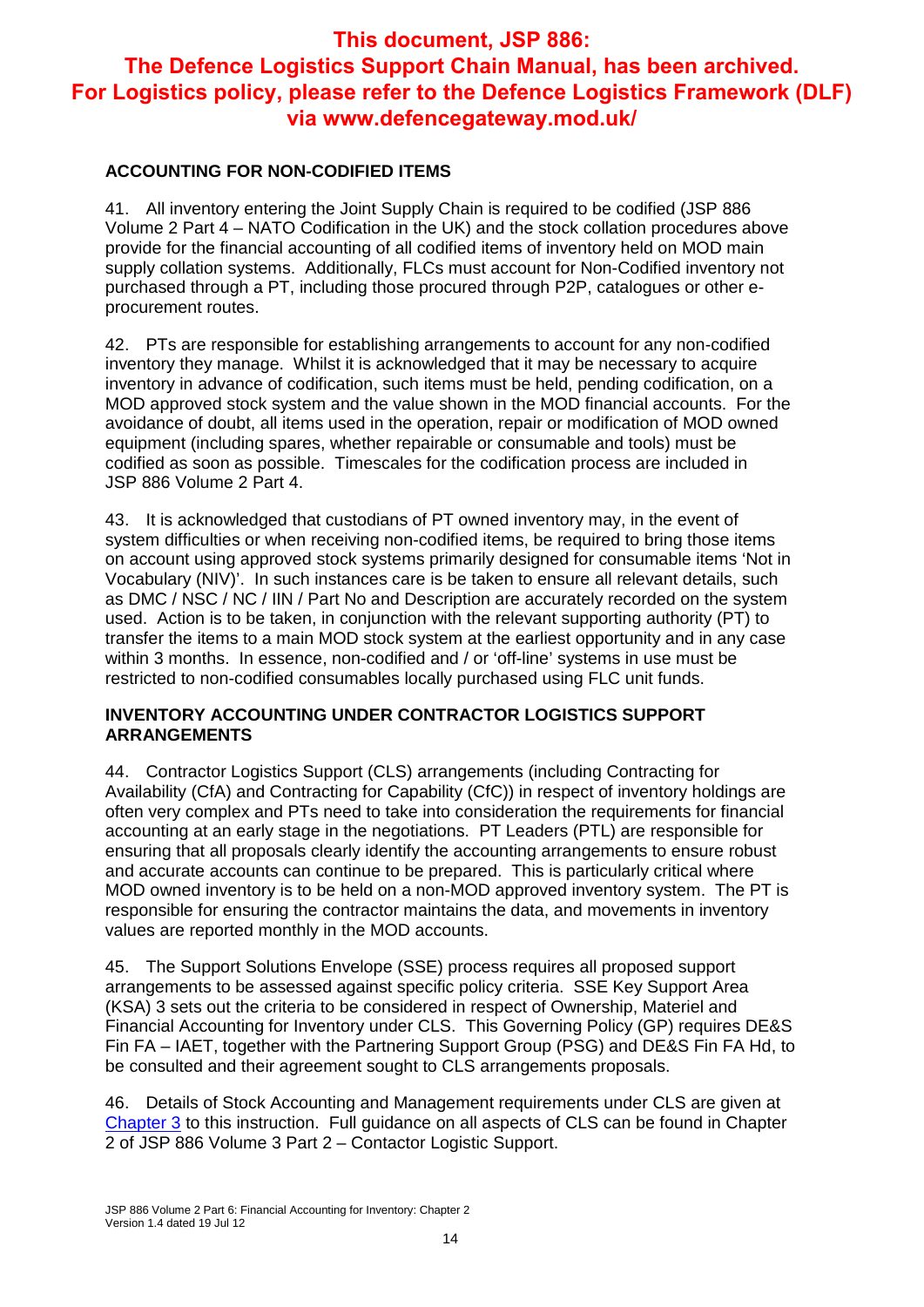## **LOSSES AND STOCKTAKING REPORTS**

47. From the data provided during the financial year, SCM-SCO produces an annual report detailing inventory custodian performance on Stocktaking and Materiel Loss management. Whilst providing detailed trend analysis and visibility of materiel accounting across the wider DE&S community, these reports also provide a useful reference document for inventory owners to help assess performance of inventory custodians and inform future arrangements. The data contained on inventory adjustments and write offs can also be used by inventory owners to understand the financial effects / movements on operating cost statements and Statements of Financial Position.

48. Detailed policy and procedures underpinning **Stocktaking** and **Materiel Loss** management is contained in JSP 886 Volume 4.

JSP 886 Volume 2 Part 6: Financial Accounting for Inventory: Chapter 2 Version 1.4 dated 19 Jul 12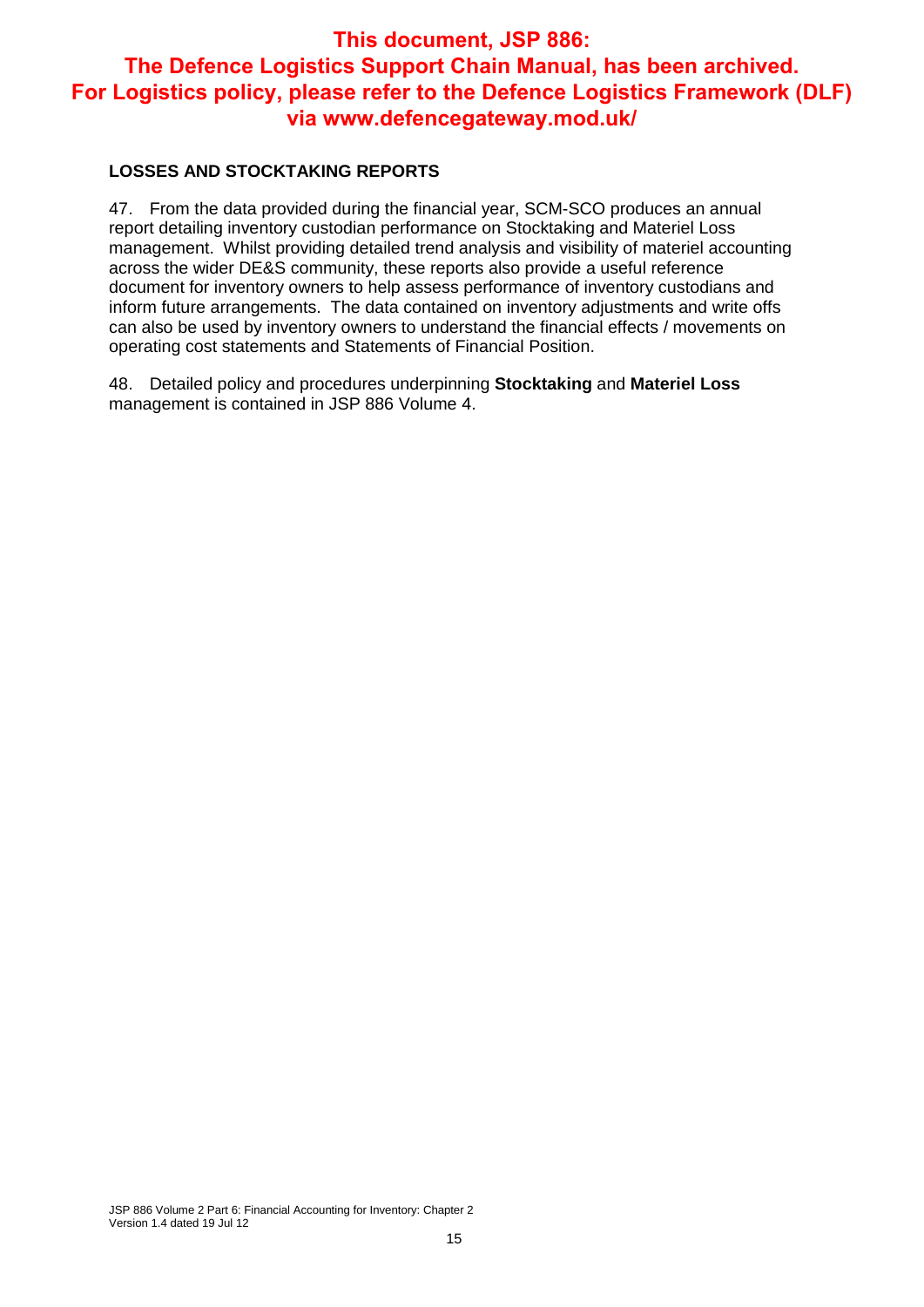## **CHAPTER 3: FINANCIAL ACCOUNTING FOR GOVERNMENT FURNISHED EQUIPMENT**

## **PURPOSE**

Currently, significant work to improve the financial accounting process for  $1.$ Government Furnished Equipment (GFE) is being undertaken by the Asset Accounting Centre (AAC) and DE&S Fin FA - IAET to enable Project Teams (PTs) to validate their holdings of GFE. In order to maintain a robust audit trail, Defence Internal Audit - Asset Accounting Centre (DIA-AAC) collect data on behalf of PTs and after analysis, a journal reflecting balances and movements is posted to the DE&S financial accounts (Oracle). The current procedures for financial accounting of GFE are set out in the following paragraphs. It is the intention that in the future, the financial accounting data will be processed through the Stock Accounting Collation System (DSACS). See Figure 5 below.

 $2.$ Policy for materiel accounting for GFE is set out in JSP 886 Volume 4 Part 4.

## **SCOPE**

## Figure 5: Stock Accounting Collation System



GFE is a generic term used to describe MOD funded and owned inventory supplied  $3<sub>1</sub>$ to industry in support of Defence contracts. GFE is synonymous with the term Assets in Industry (Ail).

## **LOAN TYPES**

4. The current loan types used for reporting data are:

Contract Support Item (CSI) - previously Ordinary Loan. a.

JSP 886 Volume 2 Part 6: Financial Accounting for Inventory: Chapter 3 Version 1.4 dated 19 Jul 12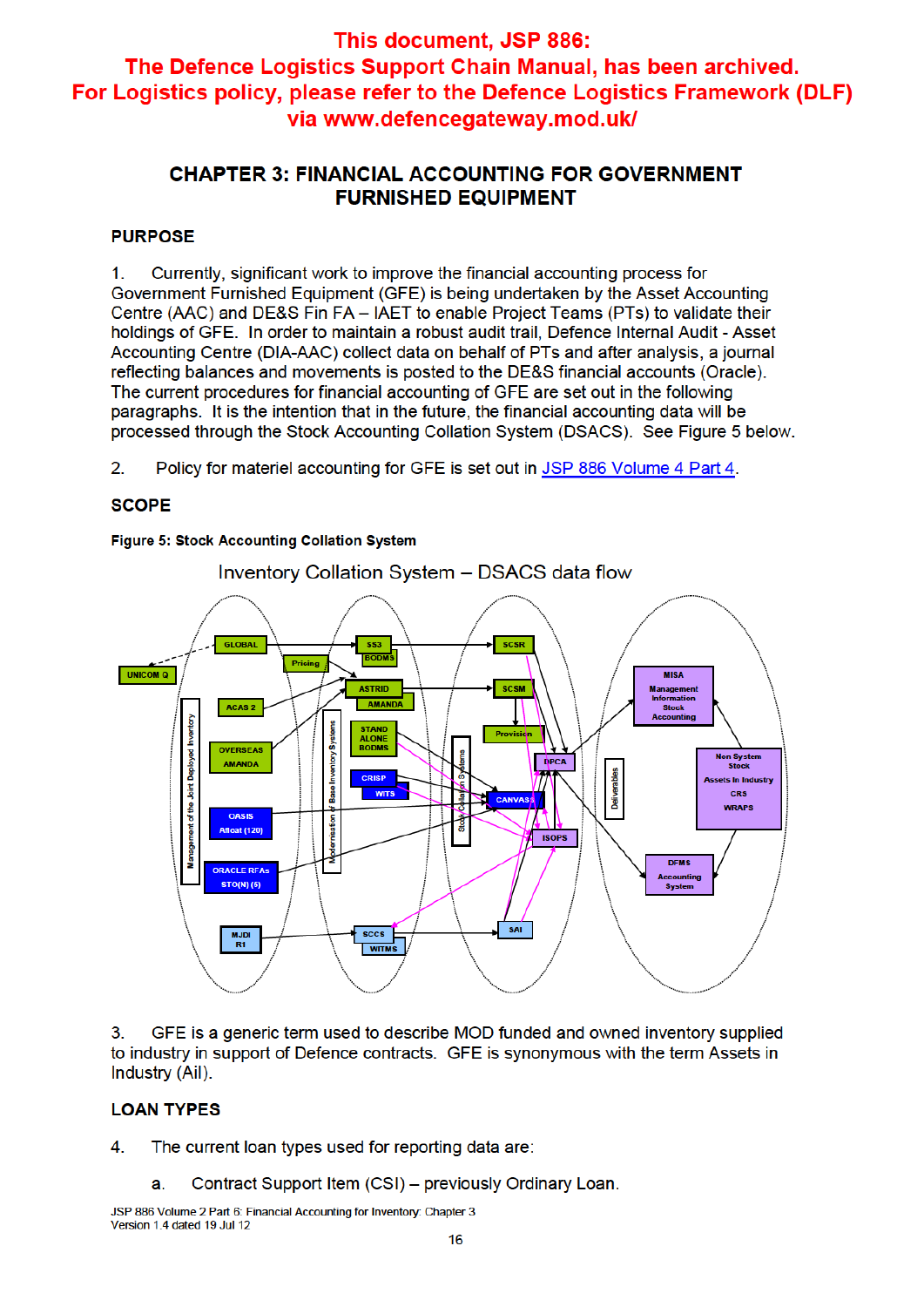b. Contract Embodiment Item (CEI) – previously Embodiment Loan including CBSS, CRSP and CRSS.

c. Contract Work Arising (CWA) – previously Contract Loan Arising.

## **OWNERSHIP**

5. Normally ownership is vested in the PT who procures the item. However, under a GFE contract a range of PTs may have procured contract issued property. In these circumstances ownership of the GFE falls to the PT who raised the contract to issue the loan to the contractor. Ownership will only be assigned to a PT where an audit trail exists; otherwise the default will be TLB. The ownership rules can be summarised as follows:

- a. CSI the PT that procured the item.
- b. CEI and CWA the PT that raised the maintenance / repair contract.

## **REPORTING PROCESS**

## **Collection**

6. The DIA-AAC collects data on current balances annually from Contractors. The data is fed into their AiI database (DB) where it is electronically matched against existing data and where matches are made the old quantities are substituted with new ones and the new stock position recorded. Where no match is made to existing data the old quantities are 'nulled'. The unmatched items with new positive quantities represent additional holdings and are added to the database.

7. All New contracts and contract amendments (from 1 Apr 07) have included DEFCON 694; the requirement for contractors to supply, on a quarterly basis, transactional and balance data on their holdings of GFE. The intention is that, as more data becomes available under the revised DEFCON the data in the AiI DB will be refreshed quarterly, thus replacing the annual collection exercise. This will also allow PTs in year to validate with their contractors their GFE holdings.

### **Valuation**

8. Where possible prices are obtained from the Integrated Stock Ownership and Pricing System (ISOPS) and a consolidated Pricing table is created. This Pricing table is then run against the main DB to update the prices. Where necessary the prices are adjusted for inflation by DE&S Fin FA – IAET, based on uplift factors supplied by Defence Analytical Services and Advice (DASA).

9. Residual non-priced items are given prices, in priority order, from the following sources:

## a. **PT or Contractor supplied price.**

b. **Temporary Estimated Price (TEP).** An average **unit price** calculated from the first 90% of the ascending unit costs of the available population by generic description. This average will then be applied to those non-priced items that share the same generic description and are owned by the relevant Management Group (MG) / Domain.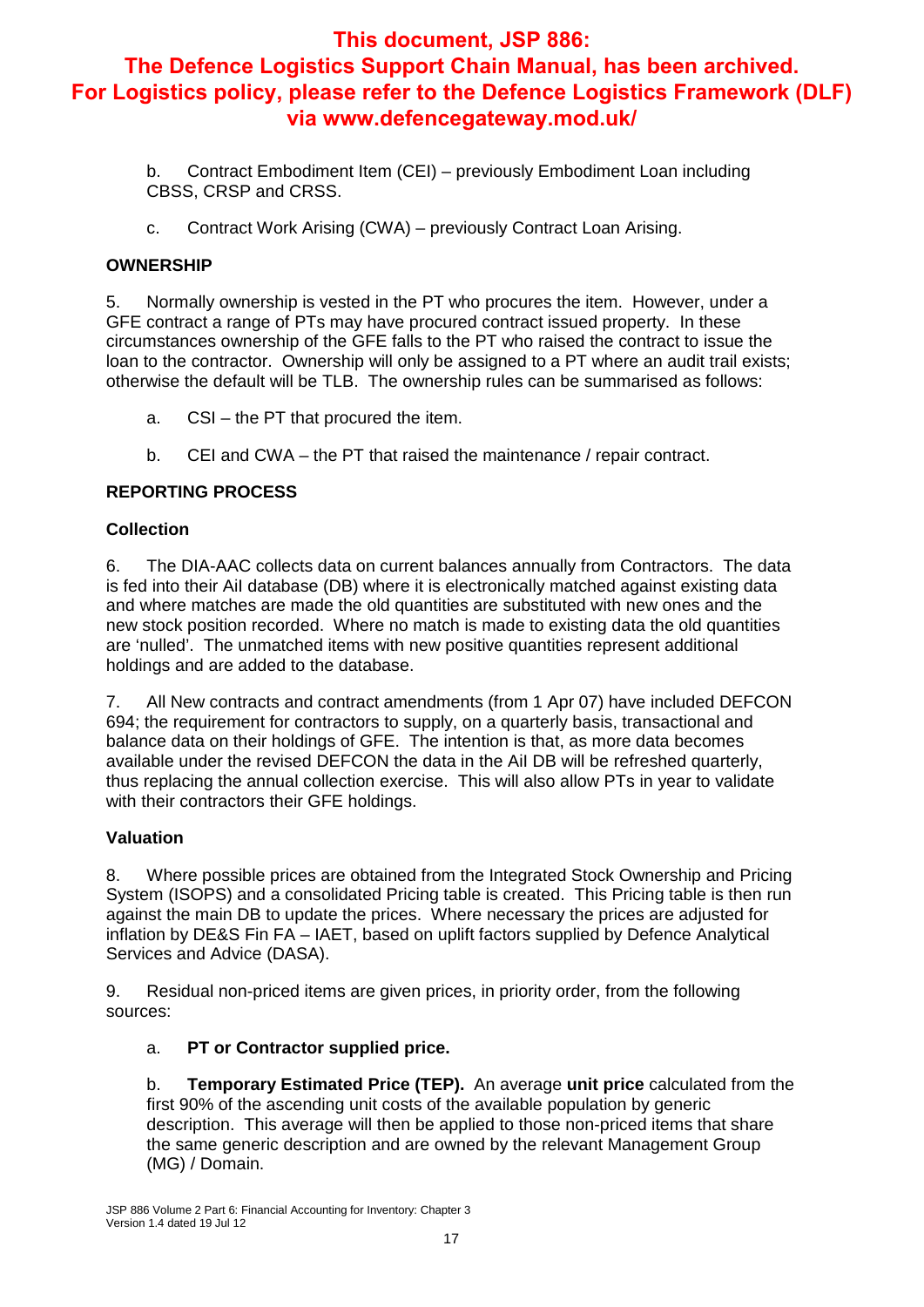c. **Temporary Average Price (TAP).** As a last resort, any remaining non-priced items will be priced by calculating an average line value for each loan group and MG / Domain within each contractor. This average will again be based on the first 90% of the ascending line values of the available population, and divided by the actual quantity to produce a unit cost. If there are no priced items present for a particular contractor then the averaging process will be based on the loan group within environment.

10. The VAT indicator in the Pricing table will be used to generate a VAT inclusive value.

## **Activity Status**

11. The activity status used for setting provisions is derived on the following basis:

a. The contract number is compared to Defence Business Support (DBS) Shared Service Centre database and other contract databases, also:

- $(1)$  If it is present = Active.
- (2) If database shows retrospective closed date = Inactive.

(3) If contract cannot be found, information on usage is then used to determine the activity as follows:

> (a) If item has been used within last two years, or is planned to be used in the next  $3$  years = Active.

(b) If the item has not been used for 2 years and there are no plans to use it  $=$  Inactive.

b. If there is no information on the contract or usage, activity status is shown as Unknown, and for accounting purposes this equates to Active.

### **Depreciation and Provisions**

12. DE&S Fin FA – IAET will apply adjustments for Depreciation and Provisions at PT / BLB level, based on the average % for each PT / BLB. A 100% provision will be applied for all Inactive Raw Materials and Consumable items (RMC).

### **Asset Categories**

13. An electronic extract from the Log IS, which includes against each NATO Stock Number (NSN) an asset category flag (Consumable Stock; Capital Spares; Fixed Assets), is run against the DBS AiI Data Base and the category field is populated with the appropriate Resource Accounting Code (RAC). If any fixed assets are identified they will be marked as 'out of scope' and excluded from the final ARAC reports.

#### **Figure 6: Asset Categories**

| Loan Type          | <b>Unit Price</b> | <b>Asset Category</b> |  |  |
|--------------------|-------------------|-----------------------|--|--|
| CEI, CSI & Unknown | £0.01 to £399.99  | Consumables           |  |  |
|                    | £400 & above      | <b>Capital Spares</b> |  |  |
| CWA                | All               | <b>Capital Spares</b> |  |  |

14. For non-codified lines the asset category is based as Figure 5.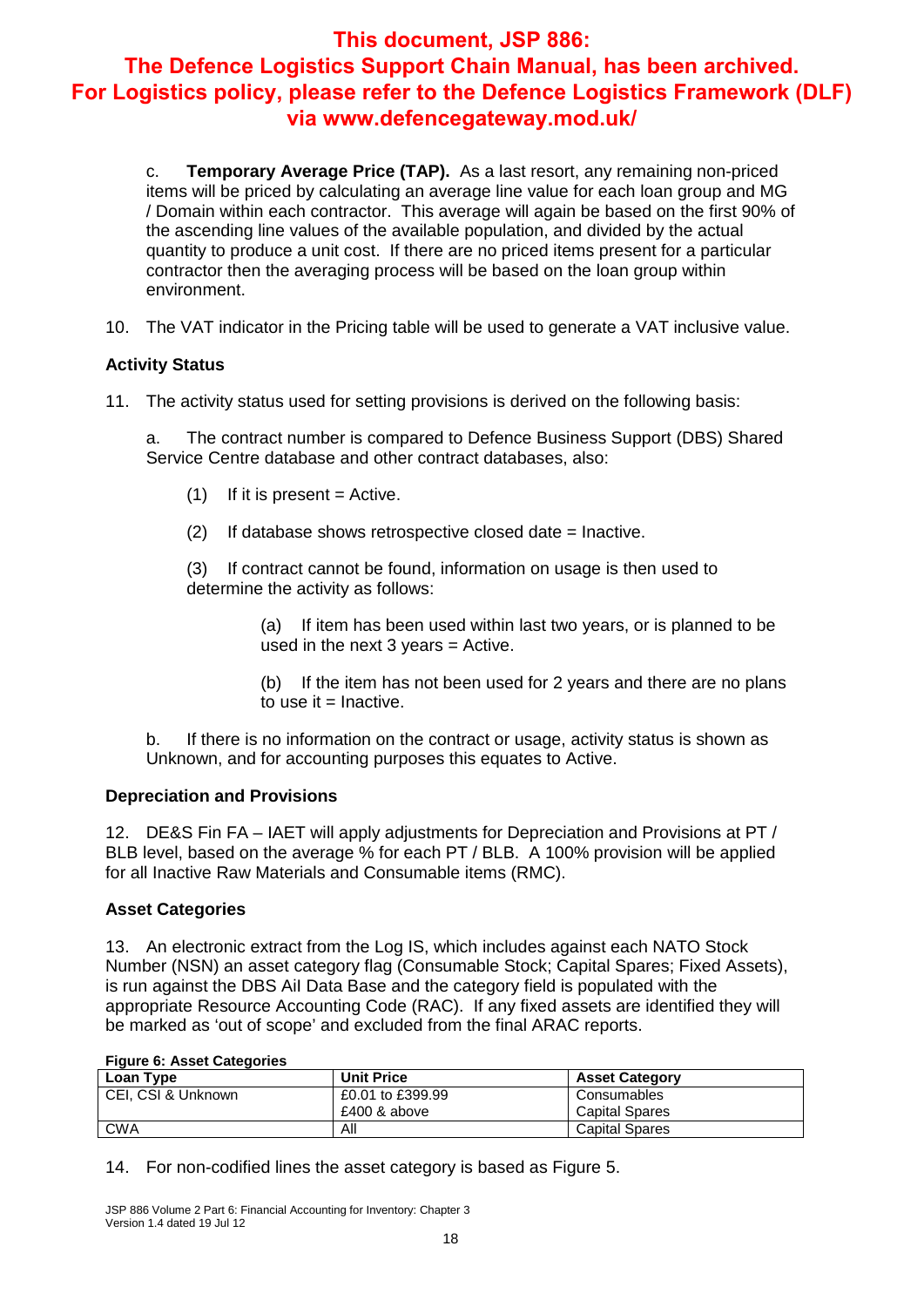### **Revaluation**

15. DE&S Fin FA – IAET will calculate the increase in value through either an actual or indexed re-assessment of the assets and make the appropriate posting to the revaluation reserve RAC.

## **Adjustments**

16. DE&S Fin FA – IAET will adjust the 'GROSS' values to remove areas of double accounting where the account has already captured values for Fixed Assets accounted for by the DBS and specific loan schemes (eg. CSI is used within D Ships Operating Centre (OC) and Contractor Repair Spares Programme (CRSP) is used within D Combat Air, D Air Support and D Helicopters OCs. The PTs will be notified of all lines excluded and the reason for exclusion and it will be their responsibility (with the exception of CRSP, which IAET will account for) to ensure these assets are accounted against the relevant RAC.

### **Journal Postings**

17. Journals are produced by DE&S Fin FA – IAET for all movements in balances, depreciation / provisions and revaluations and posted into the accounts on behalf of PTs.

### **Reports to PTs**

18. Following the posting of the journal, DE&S Fin FA – IAET will forward to each PT details of the data collected in respect of items managed by them as follows:

- a. Statement of balances and movements, down to NSN / Part Number level.
- b. Details of journal.

c. Details of other assets not included in statements (e.g. Assets under Construction, Fixed Assets, NATO inventory) where it is assumed these are being accounted for by other systems.

### **PT RESPONSIBILITIES**

19. The data at Paragraph 17 is provided to PTs to help them validate and analyse their accounts. Specifically a PT should:

a. Ensure all GFE is accurately accounted for by obtaining up-to-date prices for items and maintaining the data in ISOPS.

b. Ensure any GFE not included in the journal is being accounted for in the accounts e.g. Fixed Assets being accounted for by the DBS.

c. Ensure no double counting is occurring, particularly between GFE and the Non Current Asset Register (N-CAR).

- d. Confirm ownership of items / contracts and ensure existence of auditable trail.
- e. Check for surplus holdings and take disposal action.

20. After validation of the data, any proposed changes must be discussed with DE&S Fin FA – IAET who will, if necessary, amend the accounts and maintain a robust audit trail.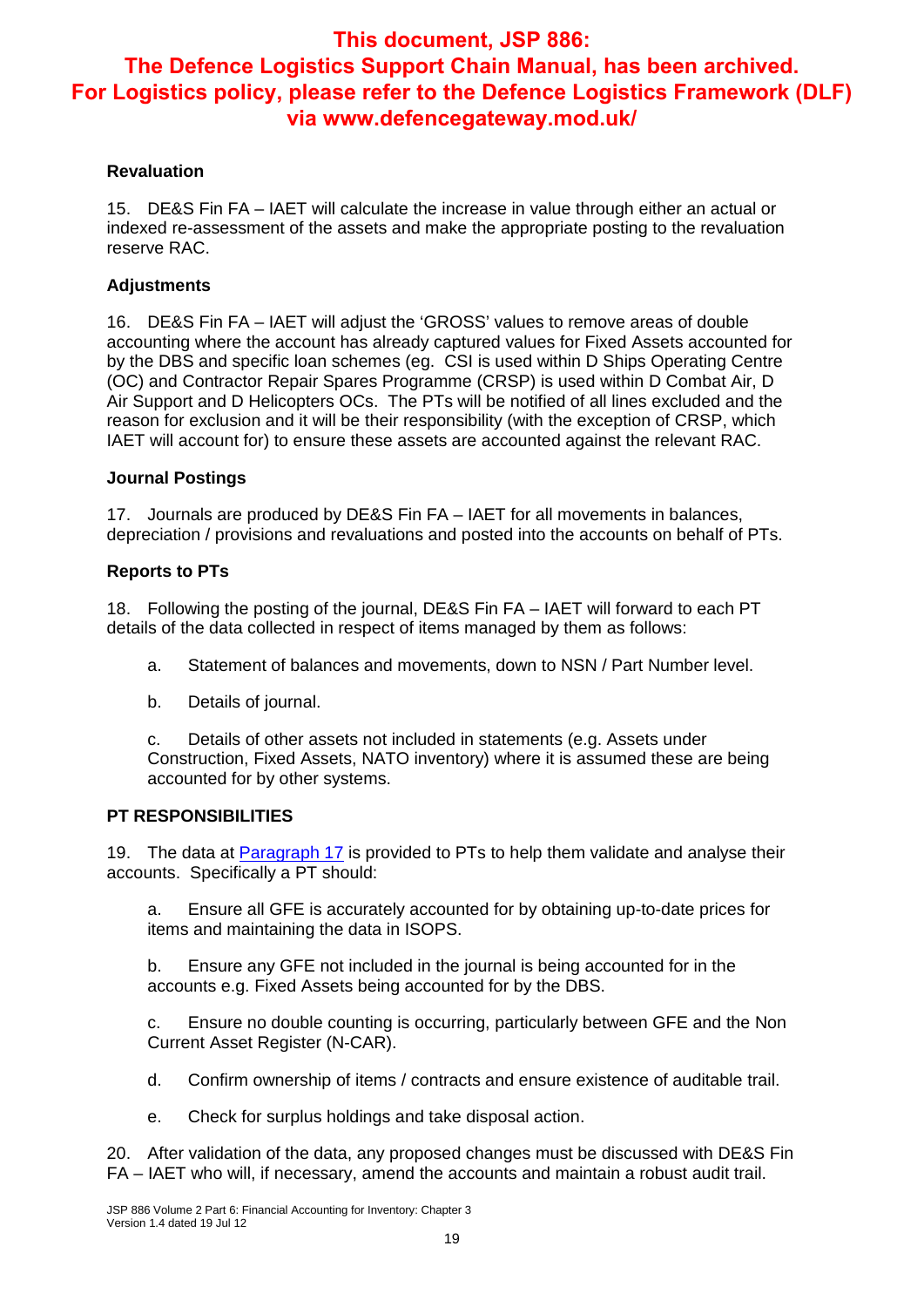PTs must not amend the accounts. This includes excluding lines or transferring lines between PTs / BLBs.

### **Contractor Repair Spares Programme (CRSP)**

21. DE&S Fin FA – IAET will collect CRSP data on a quarterly basis from identified CRSP holding contractors. This data will be collated in a database where Scheme Code combined with NSN / Part Number, ownership and stock category will aggregate lines. A price will then be applied from ISOPS. Depreciation / Provisions will be applied on the basis of Unit Identification Number (UIN) (Provisions) or Type Mark Applicability (TMA) code depreciation, with the average provision by UIN or BLB being applied where no TMA data is available.

22. The SoFP values will be posted each quarter by DE&S Fin FA – IAET, with the previously posted journal being reversed. Any reductions will be posted as consumption and increases as 'write-ons' to the SoFP. The calculated data on provisions will be passed to PTs and other inventory owners for validation and subsequent posting into the accounts.

## **Contractor Logistic Support (CLS) Contracts**

23. DE&S Fin FA – IAET will provide PTs with quarterly materiel accounting data for CLS contracts, including CfA and CfC, where DEFCON 694 has been enforced. PTs are responsible for making arrangements to financially account for these assets in accordance with the criteria to be considered, set out in SSE KSA 3. Where DEFCON 694 is not enforced, the PT will be responsible for establishing arrangements in respect of ownership and the materiel / financial accounting for assets held in industry under CLS terms.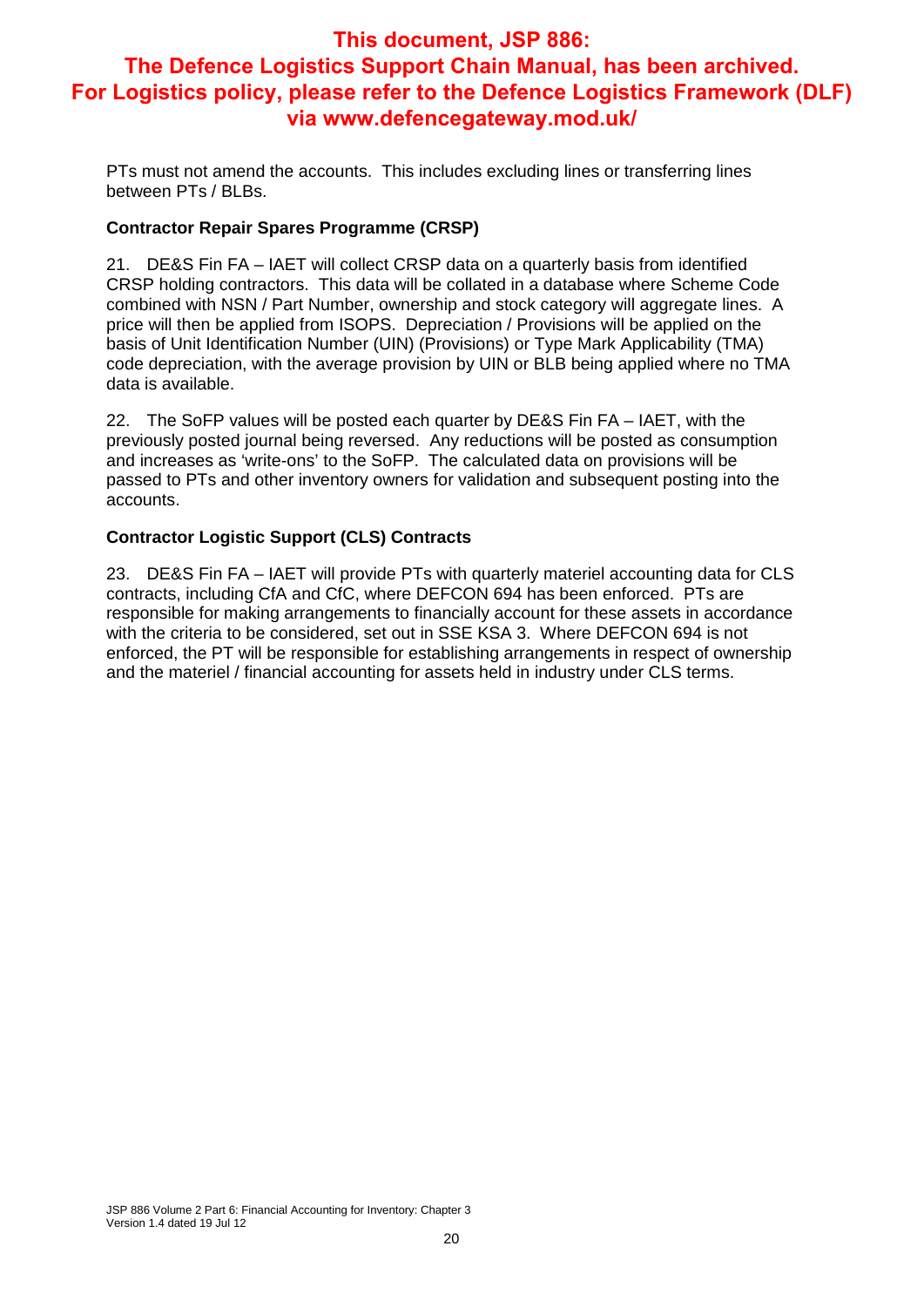## **ANNEX A: MOD PRICING POLICY**

(Introduced at Chapter 2 Paragraph 12)

### **Integrated Stock Ownership and Pricing System (ISOPS)**

1. ISOPS replaces the following legacy systems as the only price source and allows for one new manufacture price to be held for each NSN in the inventory:

- a. Central Price Record (CPR) for inventory holdings on CRISP and BODMS.
- b. Pricing 2000 for inventory holdings on SCCS and the CRSP database.
- c. ASTRID for inventory holdings on SCS(S).

2. **Price Value Codes (PVC).** ISOPS and inventory management systems allow prices to be held against three main PVCs as described below. Other PVCs are used within the Air PTs and these are covered in more detail within the ISOPS User Guide.

## a. **PVC Code B - Basic Material Price (BMP).**

(1) The BMP is the price per Denomination of Quantity (D of Q) for an individual item of inventory and includes one of the following:

- (a) The most up-to-date contract price.
- (b) The latest value obtained from a running contract price list.

(c) The best technical valuation for a materiel conditioned 'A1' item available from contractors, MOD engineers or professional commercial valuers.

(d) A price based on one of the above methods, but adjusted for inflation if the value was entered prior to the preceding Financial Year.

(2) For all inventory systems, the following charges are to be applied, on top of the contractor's ex-works price, where it is known these costs have been incurred and can be readily identified to individual items:

- (a) Packaging.
- (b) Embodiment Loan Issues.
- (c) Contract Design and Tooling Costs.
- (d) Contract Testing and Inspection Charges.
- (e) Royalties.
- (f) Import Duty.
- (g) Non-Returnable containers.

(h) Agency Fees (where charged by one Government department against another).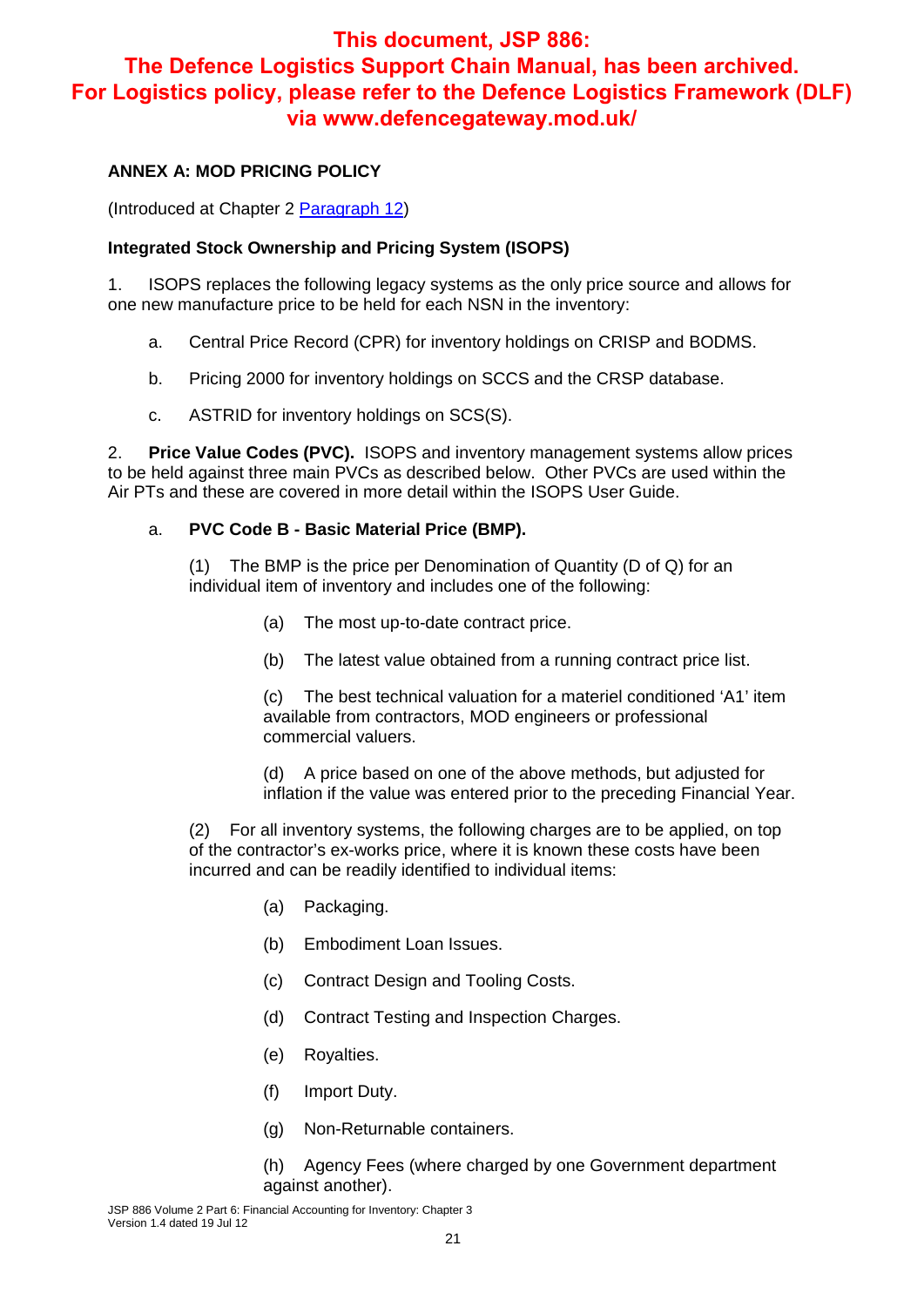(i) Carriage (inwards).

(j) Discounts (may be included where the PT considers this to be appropriate).

b. **PVC Code E - Estimated Prices.** These are defined as temporary prices pending formal verification and conversion to Basic Material Price (BMP). They should be based on at least a reasonable estimate of the actual price of the item, using sound engineering and technical judgement. Nominal prices (defaulted to £0.01, £1.00 etc) are **not** acceptable and **should not** be input under any circumstances. Estimated prices **must not** be recorded against items with stock for longer than 3 months after acquisition.

c. **PVC Code N - Notional Prices.** This term, which pre-dates RAB, now only applies to Stores System 3 (SS3) and is used to describe prices that are automatically generated by the system and should not be input manually. **No other** notional prices are acceptable. Notional prices **must not** be recorded against inventory items with stock.

## **Pricing Responsibilities**

3. All DE&S PTs are responsible for maintenance of their own price updates although this process varies slightly between Maritime / Air PTs and Land PTs with stockholdings on SS3.

4. Maritime and Air PTs are responsible for their own price updates using ISOPS. For Land PTs, contract details for in-service procurement are recorded on Purchase Management System (PUMAS) and prices are automatically transferred to SS3, which acts as the master price list. For Defence Clothing (DC) and Engineer Support System (ESS) Battlefield Support, contract details for 'in service' procurement are recorded on Computer Aided Review System (CARS).

5. In addition to managing all their own prices, Defence General Munitions (DGM) PT also have responsibility for undertaking all price inputs and amendments on ASTRID for all DE&S PTs with inventory holdings on the armament Stock Collation System (Secret) (SCS(S)).

6. Step-by-step procedures for entering / updating / validating / amending prices are contained within the ISOPS or SS3 / PUMAS / ASTRID User Guides.

## **Price Sources**

7. **Contract Prices.** All inventory owners are to ensure all prices originating from new manufacture contracts, contract amendments, running contract price lists, etc. are promptly entered onto ISOPS or PUMAS / MIRAGE / SS3 / ASTRID as appropriate. Only the new manufacture price is to be entered, repair prices are not to be used.

8. **Contractor Logistics Support (CLS) Arrangements.** It is essential that inventory which remains on the MOD SoFP is subject to the same accurate pricing process as detailed above for new contract prices. The policy and procedures to be followed for all CLS agreements is detailed in JSP886 Volume 3, Part 2 and SSE KSA 3. Further advice can be obtained from DE&S Fin FA – IAET as necessary: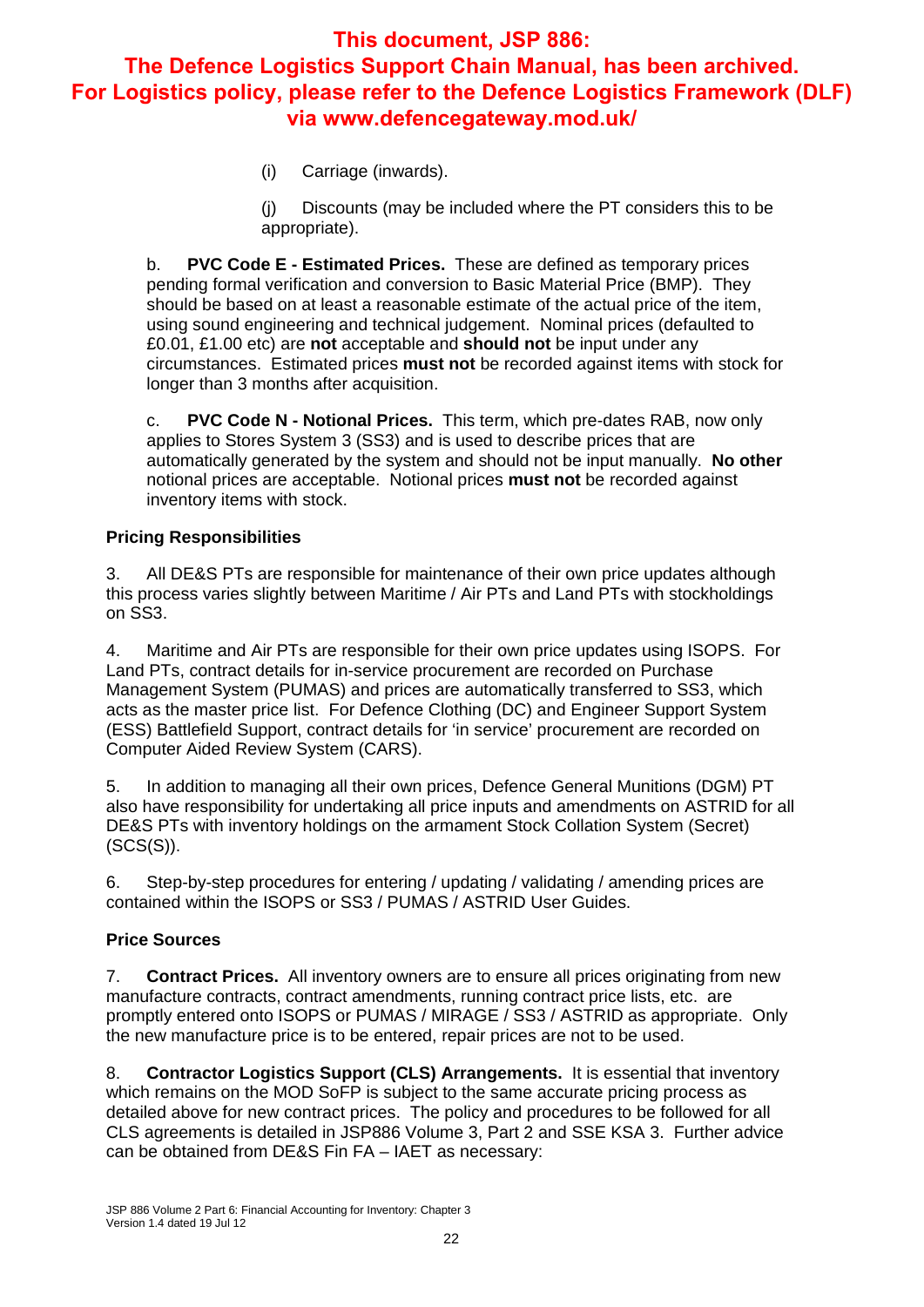9. **Government Procurement Card (GPC) Purchases.** A price obtained, as a result of using a GPC should only be entered onto the price record if no contract is already in existence. Caution should always be exercised as urgent requirements purchased using GPC could artificially inflate or deflate the price. As only one price is held per item the GPC figure will overwrite the existing price, which could lead to fluctuations in the accounts.

10. **Volumetric Price Updates.** DBSO-ADMT and DGM PT are responsible for inputting to ISOPS all volumetric price updates. These will apply to all contracts / price lists that contain 50 or more items. However, copies of the source data will need to be retained by the PT, and may be subject to audit checks by the NAO. Hard copy contracts do not need to be forwarded to the DBS Pricing Team. Inventory / Commodity / Supply Managers should liaise with commercial groups on the production of soft copy volumetric inputs wherever possible, as this will result in a significant reduction in manual inputs requiring action by the PT. The data should ideally be in Excel format (LNG format for SS3 users); although other formats compatible with Excel may be acceptable. The following information must be included:

- a. DMC / IMC / NSC (Domestic / Inventory Management Code).
- b. NC (Nation Code) / NATO Supply Classification (NSC).
- c. NIIN (National Item Identity Number / Stock Number).
- d. DofQ (Denomination of Quantity).
- e. Price per DofQ (excluding VAT).
- f. Authority for Price (eg. Contract number).
- g. Date of Authority.
- h. It should also state whether the contract is 'running' or 'fixed'.

11. **Value Added Tax (VAT).** Prices on all systems are always **exclusive** of VAT. All Supply Systems hold indicators showing whether VAT should be applied later in the accounting process and maintenance of these codes is the responsibility of the PT.

### **Government Accounting Rates**

12. ISOPS automatically converts a range of foreign currencies to pounds sterling using the Government Accounting Rate (GAR) applicable at the time and this process is monitored by DBSO-ADMT to ensure the correct rate is always applied. SS3 and ASTRID, however, do not provide this facility and any required conversions will need to be calculated by PTs or DBSO-ADMT using the current GAR prior to data entry.

### **Price Banding**

13. When contracts and price lists contain several prices for one item depending on the quantity purchased, the PT is responsible for selecting the most appropriate price for entry onto ISOPS. This may reflect the most common purchase quantity but must always be representative of the equipment's value.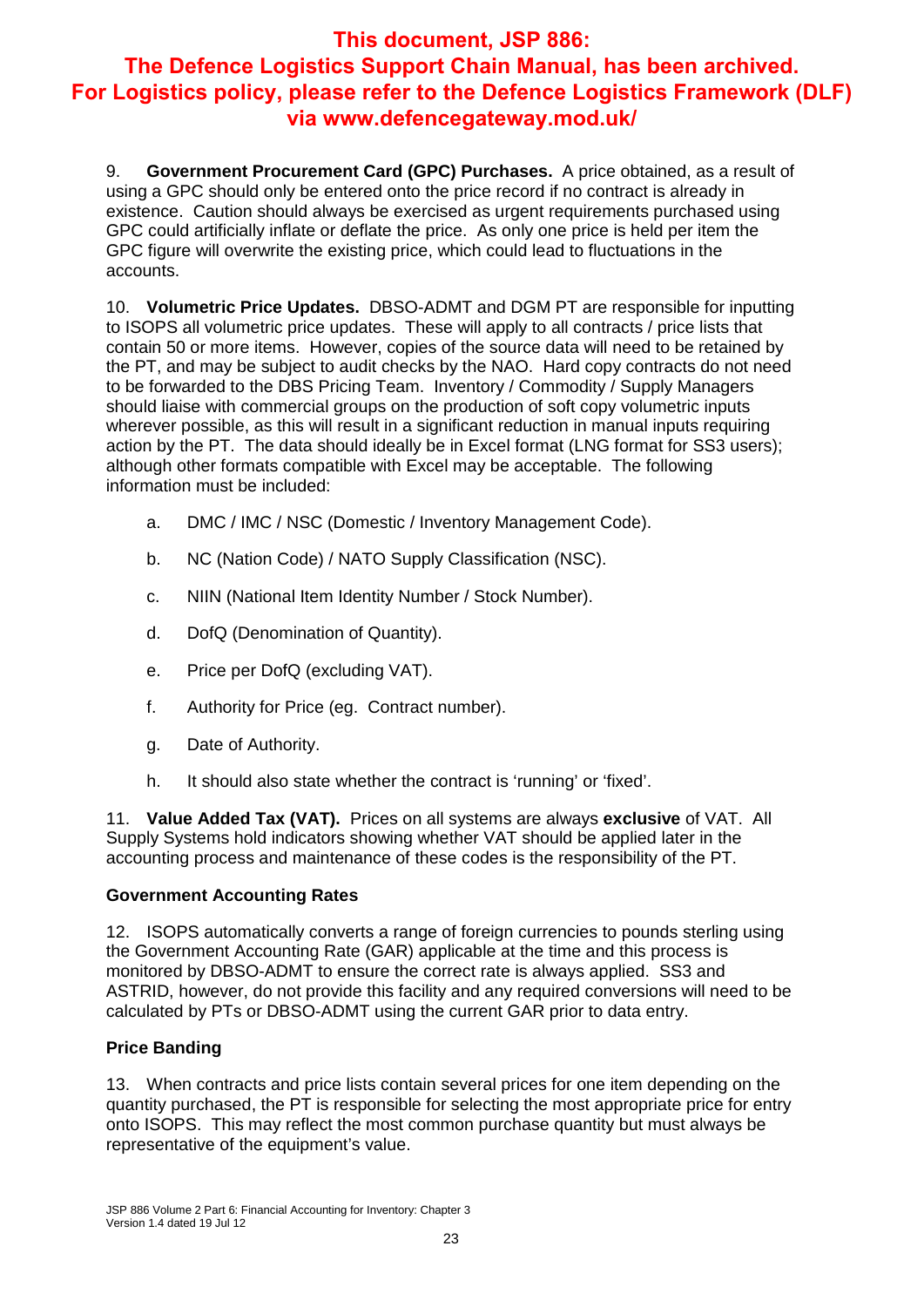## **Audit Trail**

14. All prices must be supported by a full audit trail. It is therefore the responsibility of either the PT or DBSO-ADMT, depending on who has entered the price, to retain for a minimum of 6 years all supporting documentation. This must be sufficient to allow an auditor to confirm that the price has been obtained from a verifiable source. Examples of acceptable documentation are: a contract or paperwork relating to a contract; a contractor's price list; a contractor's written quotation; an ASTRID Form 1 or a legitimately authorised technical and engineering evaluation.

### **Price Validations**

15. The inventory may be incorrectly valued if inventory items are priced incorrectly. Therefore, governance exercises (set out in Paragraphs 16 to 25) will be undertaken by DBSO-ADMT to improve data quality and comply with NAO requirements.

## **Monthly Estimated Prices with Inventory**

16. Each month, MISA will automatically identify estimated prices with inventory and transmit the details to ISOPS. DBSO-ADMT will inform PTs / inventory holders when this data is available for review and they will then be required, **within 3 months**, to replace estimated prices with validated BMPs complete with auditable documentary evidence as previously described. ASTRID estimates are automatically updated upon the receipt of contract information (a review is being introduced to ensure currency / accuracy of all prices).

17. Land PTs update SS3 directly, informing DBSO-ADMT when this has been completed. Maritime and Air PTs should update ISOPS, informing DBSO-ADMT when this has been completed.

### **Monthly Notional Prices with Inventory (Land PTs only)**

18. A monthly download of all notional prices with inventory is obtained by DBSO-ADMT and forwarded to PTs / inventory holders who are required to ensure that these are amended to valid BMPs informing DBSO-ADMT, **within one month** that the work has been completed. BMPs will need to be based on auditable documentary evidence as previously described.

19. Maritime and Air systems do not hold Notional Prices (Paragraph 2c refers).

## **Monthly Zero Prices with Inventory (Air and Land PTs only)**

20. Any zero prices with inventory are identified on a monthly basis by MISA and are handled as per Paragraph 16 above. PT / Inventory Holders are required to update these prices within 1 month of stock appearing on the system.

21. Maritime system does not hold Zero Prices.

## **Annual - Over 5 Years Old Pricing Review**

22. As agreed with the NAO, DBSO-ADMT undertakes an annual joint programme of work with Defence Analytical Services and Advice (DASA) to validate the prices of MOD Inventory. The agreement specifies: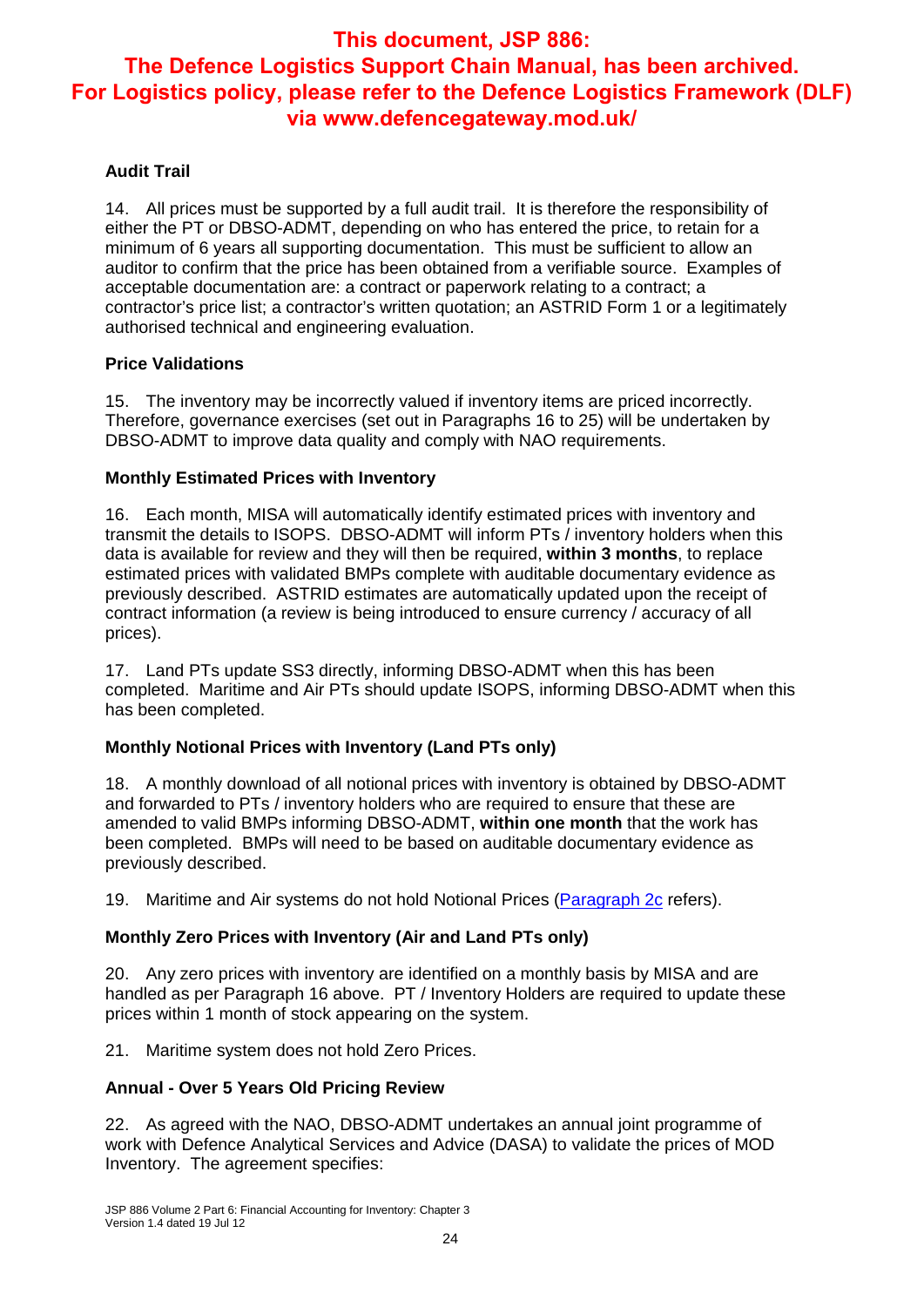a. Prices are be reviewed at least every fifth year.

b. Prices less than 5 years old or less than 5 years since last price review are considered valid and are therefore excluded from the exercise.

c. Prices over 5 years old or more than 5 years since last review are divided into two groups.

(1) The top slice consisting of a high proportion of the value of inventory, but a small proportion of the lines, are subject to 100% validation as advised by DASA.

(2) The bottom slice made up of a sample of the remaining lines, will be subject to statistical analysis by DASA. The results are used to determine whether an adjustment needs to be made to the overall population.

d. DBSO-ADMT forward top and bottom slice data to PTs for review and annotation of any amendments. The data must be returned to DBSO-ADMT by the specified date. This will enable DASA to complete their analysis and report their recommendations within the required time-scales.

e. Due to the relatively small number of items, all ASTRID prices that are over 5 years old are submitted to the relevant PTs for review. Returns should be forwarded to the DGM PT Inventory Finance Team by the required date.

### **Annual Indexation Uplift**

23. Item prices that have not been updated within the previous 12 months and are not subject to extant running contract price lists are subject to a price uplift to take account of inflation. The uplift figures are supplied by DASA (Economics Statistics) against the different inventory groupings / categories of store. PTs / inventory owners will be informed annually of the rates to be used prior to indexation action being undertaken by DBSO-ADMT.

### **Weekly Management Checks**

24. Sample checks are to be undertaken by PTs to ensure the accuracy of data input. In particular price increases or decreases greater than 20% are reviewed weekly. Price increases or decreases of greater than 900% are subject to more stringent validation.

### **Monthly Price Mis-Match Exercises**

25. Occasionally mis-matches can occur between the data held on ISOPS and that on the supply system (CRISP, SCCS, SCS(S), and SS3) some of which are inevitable due to time delays in the transmission of data between the legacy systems. PTs are to regularly review and correct any anomalies.

## **PT Performance**

26. DBSO-ADMT will continue to produce a monthly table depicting each PTs performance and progress with managing / validating pricing records against the various exercises. This information is one of the key documents viewed by the NAO during the annual ARAC review and is used by them to identify which PTs will be subject to detailed scrutiny of price records, data management and maintenance. It is therefore in each PTs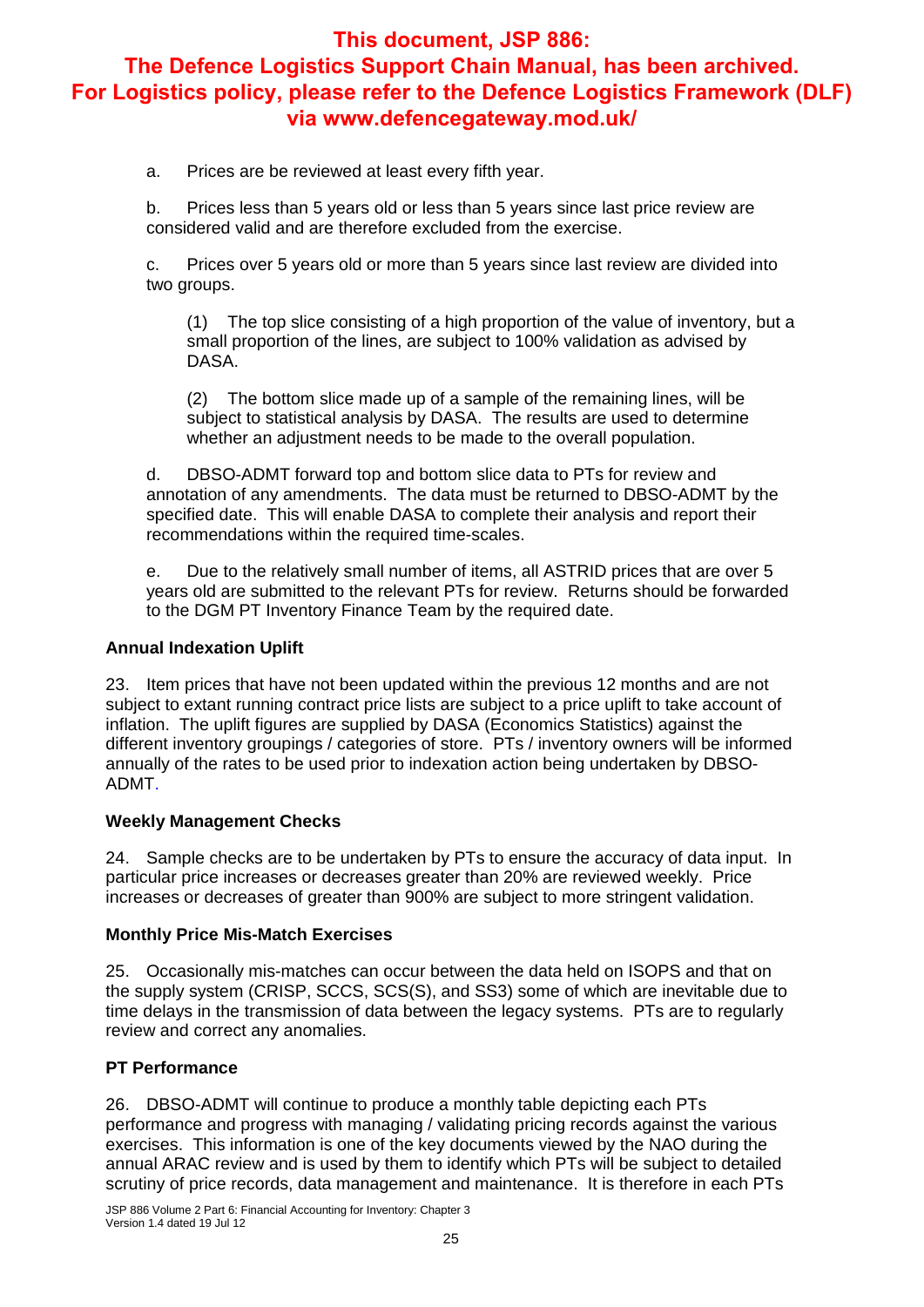best interest to ensure price validation exercises are actioned promptly to avoid errors and / or misstatement of inventory accounts.

JSP 886 Volume 2 Part 6: Financial Accounting for Inventory: Chapter 3 Version 1.4 dated 19 Jul 12